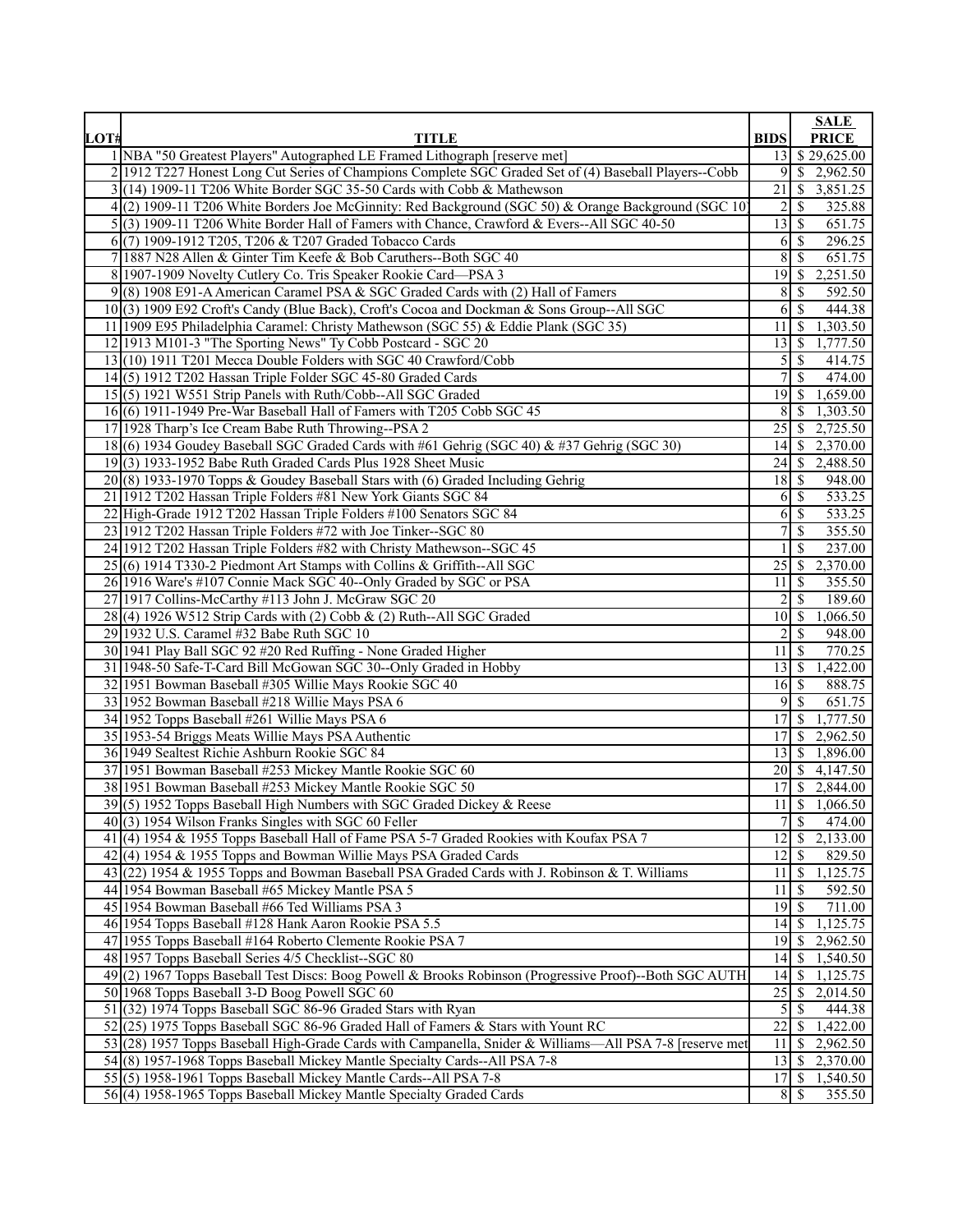| 57(10) 1960 Topps Baseball SGC 86-92 Graded Hall of Famers/Stars                                       |                     | 7s<br>829.50                           |
|--------------------------------------------------------------------------------------------------------|---------------------|----------------------------------------|
| 58(3) 1963-1969 Topps Baseball Mickey Mantle Cards--All PSA 7-9                                        | $19$ $\sqrt{5}$     | 1,777.50                               |
| 59 (16) 1948-1984 Baseball Star & Rookie Cards with (8) SGC Graded with Mantle & Mays                  | $11 \mid$ \$        | 711.00                                 |
| 60 (941) 1950-2003 Baseball PSA Graded Cards with Hundreds of Stars & Many Oddball                     | 31                  | \$<br>3,555.00                         |
| 61 1888 R&S Artistic Series Baseball Complete Set of (10) Die-Cuts                                     | 14                  | 651.75<br>S                            |
| 62 1920 W519 Unnumbered Strip Card Set of (10) Cards--All SGC Authentic                                | 3 <sup>1</sup>      | 1,007.25<br>S                          |
| 63 1936 Goudey Baseball Complete Set of (25) Cards                                                     | 16 <sup> </sup>     | 1,896.00<br>S                          |
| 64 1939 Play Ball Near Set of (158/161) Plus (50) Type Variations & (2) Samples                        | 24                  | 3,851.25<br>S                          |
| 65 1940 Play Ball Near Set of (236/240) Cards with SGC 60 #1 DiMaggio                                  | 23                  | S<br>5,036.25                          |
| 66 1947 Sunbeam Bread Sacramento Solons Team Set of (26) Cards                                         | $10$   \$           | 592.50                                 |
| 67(3) 1947-1950 Remar Bread Oakland Oaks Complete Sets Plus 1946 Stengel                               | 11                  | 711.00<br>\$                           |
| 68 1948 Bowman Baseball Complete Set of (48/48) Cards                                                  |                     | 1,125.75                               |
|                                                                                                        | 21                  | 2,370.00                               |
| 69 1951 Topps Red Backs Baseball Complete Set of (52) PSA 7-9 Graded Cards                             |                     | \$                                     |
| 70 1952 Topps Baseball Low Number (#1-310) Complete Set                                                | 20                  | 5,332.50<br>S                          |
| 71 1952 Topps Baseball Low Number #1-310 Near Set of (268/310) with Most Keys & Near #1-80 Black Backs | 22                  | S<br>7,702.50                          |
| 72 1952 Bowman Baseball Partial Set of (191/252) Cards                                                 | 13                  | 1,185.00<br>\$                         |
| 73 1953 Topps Baseball Complete Set of (274/274)                                                       | $20 \mid$ \$        | 5,925.00                               |
| 74 1953 Topps Baseball Near Set of (270/274) Cards                                                     | 16 <sub>1</sub>     | 3,851.25<br>\$                         |
| 75 1953 Bowman Color Baseball Complete Set (160/160)                                                   | 27                  | 4,740.00<br>S                          |
| 76 1953 Bowman Black & White Complete Set of (64) Cards with (5) Signed                                | 12                  | 829.50<br>S                            |
| 77 1954 Topps Baseball Near Set of (249/250) Cards with All Key Rookies                                | 24                  | 5,628.75<br>S                          |
| 78 1954 Bowman Baseball Complete Set of (224/224) Cards                                                | 17                  | \$<br>1,007.25                         |
| 79 1954 Bowman Baseball Near Set of (221/224) Cards with Mantle & Williams                             | 13                  | \$<br>1,896.00                         |
| 80 1953 Johnston Cookies Milwaukee Braves Set of (25) Cards--Sharp                                     | 8                   | <sup>\$</sup><br>385.13                |
| 81 1954 Red Heart Dog Food Complete Set of (33) Cards--Sharp                                           | 20I                 | 2,370.00<br>S                          |
| 82 1953 Red Man Tobacco Complete Set of (52) Cards Most with Tabs                                      |                     | 1,125.75                               |
| 83 1954 Red Man Tobacco Near Master Set of (53/54) Cards                                               | 14                  | S<br>829.50                            |
| 84 1955 Red Man Tobacco Complete Set of (50) Cards with Tabs                                           | 18 I                | \$<br>1,540.50                         |
| 85 1956 Topps Baseball Pins Near Set of (54/60)                                                        | 18                  | 2,251.50<br>\$                         |
| 86 1959 Fleer Ted Williams Complete Set (80/80) with (16) PSA Graded Including Ted Signs               | $20$   \$           | 1,185.00                               |
| 87 1961 Peters Meats Minnesota Twins Set of (26/26) with (2) Complete Boxes                            | 14                  | S<br>829.50                            |
| 88 1955 Topps Baseball Near Set (173/206) with (14) SGC Graded Keys                                    | $9$ \ $\frac{1}{3}$ | 1,303.50                               |
| 89 1955 Bowman Baseball Complete Set of (320) Cards Plus (4) Variations                                | 23                  | \$<br>2,488.50                         |
| 90 1956 Topps Baseball Near Master Set: Base Set (340/340), Gray/White Back Near & Teams Complete      | 25                  | \$<br>8,887.50                         |
| 91 1957 Swift Meats Complete Set of (18) Panels Plus Mailer & Poster                                   | 9                   | \$<br>1,185.00                         |
| 92 1957 Topps Baseball Near Set of (332/407) With Mantle, Mays, T. Williams and (5) Key Duplicates     |                     | 1,777.50                               |
| 93 1947-66 Exhibits Baseball Near Master Set of (336) Different with Many Variations                   | 17                  | S<br>2,962.50                          |
| 94 1958 Topps Baseball Complete Set of (494) With (12) "Yellow Name" Variations                        | 12 <sup>1</sup>     | 1,422.00<br><sup>\$</sup>              |
| 95 1958 Topps Baseball Yellow Letter Variation Set of (33) Cards                                       | 17 I                | S<br>1,659.00                          |
| 96 1959 Fleer Ted Williams Complete Set (80/80) with SGC 82 Ted Signs SP                               | 17                  | \$<br>1,540.50                         |
| 97 1960 Topps Baseball Complete Set of (572)                                                           |                     | 829.50                                 |
| 98 1960 & 1961 Fleer Baseball Greats Complete Sets                                                     | $11 \mid$ \$        | 711.00                                 |
| 99 1961 Peters Meats Minnesota Twins Complete Set of (26) Panels—High-Grade                            | 20 <sup> </sup>     | <sup>\$</sup><br>2,370.00              |
| 100 1963 Salada Baseball Complete Set of (63) Coins                                                    |                     | 829.50                                 |
| 101 1963 French Bauer Cincinnati Reds Near Set (27/30) in Album                                        | $10$ $\sqrt{5}$     | 414.75                                 |
| 102 1961 Topps Baseball Complete Set of (587) Cards                                                    | 13 <sup>1</sup>     | 2,370.00<br>S                          |
| 103 1962 Salada Baseball Coins Presentation Set of (180/180) in High-Grade Box                         | 20                  | 2,251.50<br>\$                         |
| 104 1965 Kahn's Wieners Baseball Complete Set of (45/45) with (32) PSA Graded 7-9                      | 21                  | \$<br>2,133.00                         |
| 105 1965 Topps Baseball Complete Set of (598) Cards                                                    | 27                  | <sup>\$</sup><br>3,258.75              |
| 106 1965 Topps Baseball Near Set of (594/598) Cards with (5) SGC Graded Keys                           | 15                  | \$<br>2,133.00                         |
| $107(5)$ 1961-1969 Topps Baseball Insert Sets                                                          | 18 <sup> </sup>     | \$<br>2,725.50                         |
| 108 1967 Topps Baseball Near Set of (608/609) Cards with PSA 7 Mantle                                  | 16 <sub>1</sub>     | 3,258.75<br>S                          |
| 109 1968 Topps Baseball Complete Set of (598/598)                                                      | 28                  | \$<br>3,555.00                         |
| 110 1968 Topps Baseball Milton Bradley Complete Set of (77) Cards with (7) PSA Graded--PSA 4 Ryan RC   | 11                  | \$<br>1,066.50                         |
| 111 1970 Kellogg's Baseball Complete Set of (75) PSA Mint 9 Graded Cards                               | 16 <sup> </sup>     | \$<br>1,777.50                         |
| 112 1970-1983 Kellogg's Baseball Complete Run of (17) Sets with 1971                                   | 31                  | $\overline{2,844.00}$<br><sup>\$</sup> |
| 113 1971 Topps Baseball Complete Set of (752) Cards Plus (2) Variations                                | 10 <sup> </sup>     | \$<br>711.00                           |
| 114 1969 Topps Team Posters Complete Set of (24) Posters                                               | 19 <sup> </sup>     | \$<br>2,014.50                         |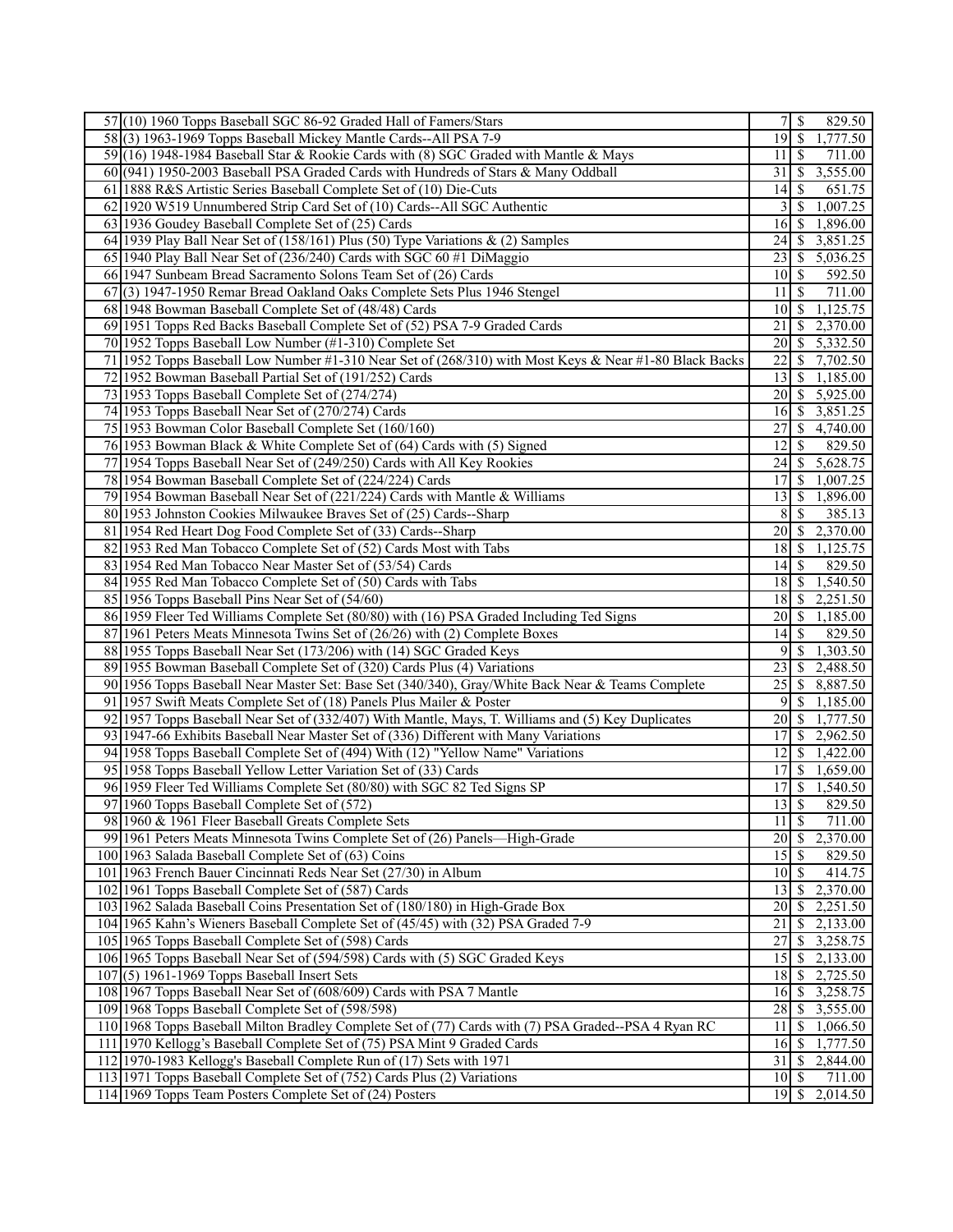| 115 1970 Topps Baseball Complete Set of (720) Cards<br>888.75<br>$10 \mid S$<br>$13$ $\sqrt{5}$<br>116 1970 Topps Baseball Complete Set (720/720) with (7) PSA Graded Stars<br>829.50<br>117 1971 Kellogg's Baseball Complete Set of (75) Cards<br>2,014.50<br>118 1973 & 1974 Topps Baseball Complete Sets<br>\$<br>1,422.00<br>23<br>119 (12) 1970-1979 Topps & Kellogg's Baseball Complete Sets<br>2,370.00<br>25<br>S<br>120(18) 1975-1988 Topps & Fleer Baseball Complete Sets with 1975 Mini<br>22<br>1,659.00<br>\$<br>121 (57) 1974-1989 Minor League Baseball Team Sets with 1987 Pan-Am Team USA Blue<br>15<br>414.75<br>S<br>122(117) 1911 T205 Gold Borders with (20) Hall of Famers & Shortprints Including W. Johnson-Different<br>3,851.25<br>25 I<br>S<br>123(70) 1909-11 T206 White Borders with (6) Hall of Famers—All Different with Mostly Polar Bear Backs<br>21<br>\$<br>2,962.50<br>124 1910-12 P2 Sweet Caporal Pins Partial Set of (135) with (29) Hall of Famers<br>\$<br>2,962.50<br>19 I<br>125 (42) 1908-1917 Baseball Caramel "E" Cards with (12) Hall of Famers from Many Types<br>1,777.50<br>562.88<br>126 (18) 1933-1948 Baseball Hall of Fame Cards with Foxx & Greenberg<br>$10\vert S$<br>127 (125) 1933-1941 Goudey Baseball Cards-All Different with Many Hall of Famers<br>4,147.50<br>$18$ $\sqrt{S}$<br>128(7) 1912 T202 Hassan Triple Folders with Mathewson<br>1,659.00<br>$13$ $\sqrt{5}$<br>1,066.50<br>129 (58) 1911 T205 Gold Border Singles with Polar Bear Backs Including (3) Hall of Famers<br>$130(20) 1910$ T210 Old Mill Red Border Series 1-7 Singles<br>\$<br>711.00<br>11<br>1,777.50<br>131 (24) 1922-1926 Baseball Exhibits with Cobb & Terry<br>14  <br>S<br>13<br>132(9) 1927 Baseball Exhibits with (5) Hall of Famers Including Cobb & Gehrig<br>l \$<br>1,303.50<br>133(8) 1936 Baseball Four-On-One Exhibits Picturing (14) Hall of Famers<br>11<br><sup>\$</sup><br>296.25<br>134 (140) 1939-1941 Play Ball Singles with (12) Hall of Famers & (12) High Numbers<br>1,007.25<br>12<br>S<br>1,777.50<br>135 (22) 1939-1943 Baseball Hall of Fame Sepia Type 1 Postcards with Ruth & Original Envelope<br>l \$<br>6<br>136 1941 Play Ball Paper Uncut Sheet #1-12 with Hubbell & Ott<br>\$<br>385.13<br>11<br>\$<br>414.75<br>137 1887-1954 Baltimore Orioles Grab Bag of (14) Cards with T206 Team Set<br>5<br>138 1909-1979 Baseball Star Card Collection of (113) Cards with (2) Mantle<br>17 <sup>1</sup><br>S<br>948.00<br>$\overline{5}$<br>284.40<br>139 1934-1960s Detroit Tigers Cards & Memorabilia Group of (19) Items<br><sup>\$</sup><br>711.00<br>140 (6) 1948-1969 Baseball Hall of Fame/Superstar Rookie Cards with Clemente & Ryan<br>12<br><sup>\$</sup><br>141 1951 Bowman Baseball Starter Set of (182) Different Cards with Stars & (31) High Numbers<br>1,422.00<br>$14$ $\sqrt{5}$<br>142(4) 1952 Topps Baseball High Numbers with Black, Groat & Thomson<br><sup>\$</sup><br>948.00<br>16 <sup>-1</sup><br>1,007.25<br>143(8) 1952 Topps Baseball High Numbers with Burgess<br>15<br>S<br>144 (145) 1952 Topps Baseball Singles Collection with Dickey<br>$\overline{15}$ \$<br>1,422.00<br>177.75<br>145 1953 Hunters Wieners Solly Hemus with Red Borders<br>\$<br>\$<br>146(4) 1953 Hunter Wieners Cardinals with Schoendienst & Slaughter<br> 0 <br>147(7) 1954 Hunter Wieners St. Louis Cardinals Singles--Front Portions<br>9<br><sup>\$</sup><br>1,777.50<br>148 (11) 1954 Hunters Wieners Front/Back Cards with Musial<br><sup>\$</sup><br>888.75<br><sup>6</sup><br>\$<br>533.25<br>149 1955 Hunter Wieners Ken Boyer<br>6<br>150 1955 Hunter Wieners Stan Musial SGC Authentic<br>14<br>S<br>770.25<br>151 1955 Hunter Wieners Red Schoendienst<br><sup>\$</sup><br>296.25<br>152(8) 1955 Hunter Wieners St. Louis Cardinals Singles<br>2,014.50<br>$10$ $\sqrt{5}$<br>153 1953-1956 Topps Baseball Collection of (444) Cards with Aaron, J. Robinson & T. Williams<br>\$<br>2,370.00<br>18 <sup> </sup><br>$\overline{19}$ \$<br>154 (474) 1948-1955 Bowman Baseball Cards with Several Hall of Famers & High Numbers<br>2,962.50<br>$\mathbb{S}$<br>23<br>2,844.00<br>155 (43) 1941-1973 Roberto Clemente, Sandy Koufax, Mickey Mantle & Ted Williams Cards—Loaded!<br>\$<br>2,488.50<br>156 (518) 1947-1975 Baseball Shoebox Collection Loaded with Stars<br>26<br>157 1948-1955 Bowman Baseball Collection of (1433) Cards<br>\$<br>2,370.00<br>16 <sub>1</sub><br>158 (2044) 1951-1957 Topps Baseball Cards with Hall of Famers & Stars<br>23<br>\$<br>3,851.25<br>159 1953 Topps Baseball Starter Set of (106) Different with (22) High Numbers<br>14<br>\$<br>1,066.50<br>\$<br>160 1953 Bowman Color Baseball Starter Set of (80/160) with (20) PSA Graded<br>12<br>770.25<br>21<br>1,185.00<br>161 1954 Topps Baseball Starter Set of (159) Different with Jackie Robinson<br>\$<br>162 1954 & 1955 Bowman Baseball Group of (113) Different Cards with Campanella<br>13<br>  \$<br>1,007.25<br>15<br><sup>\$</sup><br>163(2) 1954-55 Briggs Meats Senators with Scull & Umphlett<br>711.00<br>2,014.50<br>164 1955 Topps Baseball Starter Set of (133) Different with Williams & (31) High Numbers<br>165 (57) 1949-1957 Topps & Bowman Brooklyn Dodgers Singles with (14) Hall of Famers<br><sup>\$</sup><br>13<br>770.25<br>166(9) 1957 Topps Baseball Checklists & Game Cards<br>\$<br>1,303.50<br>14  <br>12<br>167 (11) 1956-1961 Topps Baseball Mickey Mantle Singles<br>\$<br>1,422.00<br>3,258.75<br>168 1958-1962 Topps Baseball Singles Group of (4523) Cards<br>15<br>\$<br>169 1962 Salada Baseball Coins Partial Set of (159/221) Plus (8) Variations<br>$16 \mid$ \$<br>829.50<br>11<br>  \$<br>1,540.50<br>170 (10) 1954-1968 Topps Baseball Hall of Fame/Superstar Rookies with Aaron, Clemente, Rose & Ryan<br>171 1954-1969 Topps & Bowman Baseball Shoebox Collection of (1299) Cards with (4) Mantle<br>\$<br>17<br>2,014.50<br>172 (22) 1954-1982 Topps Baseball Rookie Stars with Banks, Carlton & Maris Rookies<br>18<br>S<br>1,066.50 |  |  |
|----------------------------------------------------------------------------------------------------------------------------------------------------------------------------------------------------------------------------------------------------------------------------------------------------------------------------------------------------------------------------------------------------------------------------------------------------------------------------------------------------------------------------------------------------------------------------------------------------------------------------------------------------------------------------------------------------------------------------------------------------------------------------------------------------------------------------------------------------------------------------------------------------------------------------------------------------------------------------------------------------------------------------------------------------------------------------------------------------------------------------------------------------------------------------------------------------------------------------------------------------------------------------------------------------------------------------------------------------------------------------------------------------------------------------------------------------------------------------------------------------------------------------------------------------------------------------------------------------------------------------------------------------------------------------------------------------------------------------------------------------------------------------------------------------------------------------------------------------------------------------------------------------------------------------------------------------------------------------------------------------------------------------------------------------------------------------------------------------------------------------------------------------------------------------------------------------------------------------------------------------------------------------------------------------------------------------------------------------------------------------------------------------------------------------------------------------------------------------------------------------------------------------------------------------------------------------------------------------------------------------------------------------------------------------------------------------------------------------------------------------------------------------------------------------------------------------------------------------------------------------------------------------------------------------------------------------------------------------------------------------------------------------------------------------------------------------------------------------------------------------------------------------------------------------------------------------------------------------------------------------------------------------------------------------------------------------------------------------------------------------------------------------------------------------------------------------------------------------------------------------------------------------------------------------------------------------------------------------------------------------------------------------------------------------------------------------------------------------------------------------------------------------------------------------------------------------------------------------------------------------------------------------------------------------------------------------------------------------------------------------------------------------------------------------------------------------------------------------------------------------------------------------------------------------------------------------------------------------------------------------------------------------------------------------------------------------------------------------------------------------------------------------------------------------------------------------------------------------------------------------------------------------------------------------------------------------------------------------------------------------------------------------------------------------------------------------------------------------------------------------------------------------------------------------------------------------------------------------------------------------------------------------------------------------------------------------------------------------------------------------------------------------------------------------------------------------------------------------------------------------------------------------------------------------------------------------------------------------------------------------------------------------------------------------------------------------------------------------------------------------------------------------------------------------------------------------------------------------------------------------------------------------------------------------------------------------------------------------------------------------------------------------------------------------------------------------------------------------------------------------------------------------------------------------------------------------------------------------------------------------------------------------------------------------------------------------------------------------------------------------------------------------------------------------------------------------|--|--|
|                                                                                                                                                                                                                                                                                                                                                                                                                                                                                                                                                                                                                                                                                                                                                                                                                                                                                                                                                                                                                                                                                                                                                                                                                                                                                                                                                                                                                                                                                                                                                                                                                                                                                                                                                                                                                                                                                                                                                                                                                                                                                                                                                                                                                                                                                                                                                                                                                                                                                                                                                                                                                                                                                                                                                                                                                                                                                                                                                                                                                                                                                                                                                                                                                                                                                                                                                                                                                                                                                                                                                                                                                                                                                                                                                                                                                                                                                                                                                                                                                                                                                                                                                                                                                                                                                                                                                                                                                                                                                                                                                                                                                                                                                                                                                                                                                                                                                                                                                                                                                                                                                                                                                                                                                                                                                                                                                                                                                                                                                                                                                                                                                                                                                                                                                                                                                                                                                                                                                                                                                                                                            |  |  |
|                                                                                                                                                                                                                                                                                                                                                                                                                                                                                                                                                                                                                                                                                                                                                                                                                                                                                                                                                                                                                                                                                                                                                                                                                                                                                                                                                                                                                                                                                                                                                                                                                                                                                                                                                                                                                                                                                                                                                                                                                                                                                                                                                                                                                                                                                                                                                                                                                                                                                                                                                                                                                                                                                                                                                                                                                                                                                                                                                                                                                                                                                                                                                                                                                                                                                                                                                                                                                                                                                                                                                                                                                                                                                                                                                                                                                                                                                                                                                                                                                                                                                                                                                                                                                                                                                                                                                                                                                                                                                                                                                                                                                                                                                                                                                                                                                                                                                                                                                                                                                                                                                                                                                                                                                                                                                                                                                                                                                                                                                                                                                                                                                                                                                                                                                                                                                                                                                                                                                                                                                                                                            |  |  |
|                                                                                                                                                                                                                                                                                                                                                                                                                                                                                                                                                                                                                                                                                                                                                                                                                                                                                                                                                                                                                                                                                                                                                                                                                                                                                                                                                                                                                                                                                                                                                                                                                                                                                                                                                                                                                                                                                                                                                                                                                                                                                                                                                                                                                                                                                                                                                                                                                                                                                                                                                                                                                                                                                                                                                                                                                                                                                                                                                                                                                                                                                                                                                                                                                                                                                                                                                                                                                                                                                                                                                                                                                                                                                                                                                                                                                                                                                                                                                                                                                                                                                                                                                                                                                                                                                                                                                                                                                                                                                                                                                                                                                                                                                                                                                                                                                                                                                                                                                                                                                                                                                                                                                                                                                                                                                                                                                                                                                                                                                                                                                                                                                                                                                                                                                                                                                                                                                                                                                                                                                                                                            |  |  |
|                                                                                                                                                                                                                                                                                                                                                                                                                                                                                                                                                                                                                                                                                                                                                                                                                                                                                                                                                                                                                                                                                                                                                                                                                                                                                                                                                                                                                                                                                                                                                                                                                                                                                                                                                                                                                                                                                                                                                                                                                                                                                                                                                                                                                                                                                                                                                                                                                                                                                                                                                                                                                                                                                                                                                                                                                                                                                                                                                                                                                                                                                                                                                                                                                                                                                                                                                                                                                                                                                                                                                                                                                                                                                                                                                                                                                                                                                                                                                                                                                                                                                                                                                                                                                                                                                                                                                                                                                                                                                                                                                                                                                                                                                                                                                                                                                                                                                                                                                                                                                                                                                                                                                                                                                                                                                                                                                                                                                                                                                                                                                                                                                                                                                                                                                                                                                                                                                                                                                                                                                                                                            |  |  |
|                                                                                                                                                                                                                                                                                                                                                                                                                                                                                                                                                                                                                                                                                                                                                                                                                                                                                                                                                                                                                                                                                                                                                                                                                                                                                                                                                                                                                                                                                                                                                                                                                                                                                                                                                                                                                                                                                                                                                                                                                                                                                                                                                                                                                                                                                                                                                                                                                                                                                                                                                                                                                                                                                                                                                                                                                                                                                                                                                                                                                                                                                                                                                                                                                                                                                                                                                                                                                                                                                                                                                                                                                                                                                                                                                                                                                                                                                                                                                                                                                                                                                                                                                                                                                                                                                                                                                                                                                                                                                                                                                                                                                                                                                                                                                                                                                                                                                                                                                                                                                                                                                                                                                                                                                                                                                                                                                                                                                                                                                                                                                                                                                                                                                                                                                                                                                                                                                                                                                                                                                                                                            |  |  |
|                                                                                                                                                                                                                                                                                                                                                                                                                                                                                                                                                                                                                                                                                                                                                                                                                                                                                                                                                                                                                                                                                                                                                                                                                                                                                                                                                                                                                                                                                                                                                                                                                                                                                                                                                                                                                                                                                                                                                                                                                                                                                                                                                                                                                                                                                                                                                                                                                                                                                                                                                                                                                                                                                                                                                                                                                                                                                                                                                                                                                                                                                                                                                                                                                                                                                                                                                                                                                                                                                                                                                                                                                                                                                                                                                                                                                                                                                                                                                                                                                                                                                                                                                                                                                                                                                                                                                                                                                                                                                                                                                                                                                                                                                                                                                                                                                                                                                                                                                                                                                                                                                                                                                                                                                                                                                                                                                                                                                                                                                                                                                                                                                                                                                                                                                                                                                                                                                                                                                                                                                                                                            |  |  |
|                                                                                                                                                                                                                                                                                                                                                                                                                                                                                                                                                                                                                                                                                                                                                                                                                                                                                                                                                                                                                                                                                                                                                                                                                                                                                                                                                                                                                                                                                                                                                                                                                                                                                                                                                                                                                                                                                                                                                                                                                                                                                                                                                                                                                                                                                                                                                                                                                                                                                                                                                                                                                                                                                                                                                                                                                                                                                                                                                                                                                                                                                                                                                                                                                                                                                                                                                                                                                                                                                                                                                                                                                                                                                                                                                                                                                                                                                                                                                                                                                                                                                                                                                                                                                                                                                                                                                                                                                                                                                                                                                                                                                                                                                                                                                                                                                                                                                                                                                                                                                                                                                                                                                                                                                                                                                                                                                                                                                                                                                                                                                                                                                                                                                                                                                                                                                                                                                                                                                                                                                                                                            |  |  |
|                                                                                                                                                                                                                                                                                                                                                                                                                                                                                                                                                                                                                                                                                                                                                                                                                                                                                                                                                                                                                                                                                                                                                                                                                                                                                                                                                                                                                                                                                                                                                                                                                                                                                                                                                                                                                                                                                                                                                                                                                                                                                                                                                                                                                                                                                                                                                                                                                                                                                                                                                                                                                                                                                                                                                                                                                                                                                                                                                                                                                                                                                                                                                                                                                                                                                                                                                                                                                                                                                                                                                                                                                                                                                                                                                                                                                                                                                                                                                                                                                                                                                                                                                                                                                                                                                                                                                                                                                                                                                                                                                                                                                                                                                                                                                                                                                                                                                                                                                                                                                                                                                                                                                                                                                                                                                                                                                                                                                                                                                                                                                                                                                                                                                                                                                                                                                                                                                                                                                                                                                                                                            |  |  |
|                                                                                                                                                                                                                                                                                                                                                                                                                                                                                                                                                                                                                                                                                                                                                                                                                                                                                                                                                                                                                                                                                                                                                                                                                                                                                                                                                                                                                                                                                                                                                                                                                                                                                                                                                                                                                                                                                                                                                                                                                                                                                                                                                                                                                                                                                                                                                                                                                                                                                                                                                                                                                                                                                                                                                                                                                                                                                                                                                                                                                                                                                                                                                                                                                                                                                                                                                                                                                                                                                                                                                                                                                                                                                                                                                                                                                                                                                                                                                                                                                                                                                                                                                                                                                                                                                                                                                                                                                                                                                                                                                                                                                                                                                                                                                                                                                                                                                                                                                                                                                                                                                                                                                                                                                                                                                                                                                                                                                                                                                                                                                                                                                                                                                                                                                                                                                                                                                                                                                                                                                                                                            |  |  |
|                                                                                                                                                                                                                                                                                                                                                                                                                                                                                                                                                                                                                                                                                                                                                                                                                                                                                                                                                                                                                                                                                                                                                                                                                                                                                                                                                                                                                                                                                                                                                                                                                                                                                                                                                                                                                                                                                                                                                                                                                                                                                                                                                                                                                                                                                                                                                                                                                                                                                                                                                                                                                                                                                                                                                                                                                                                                                                                                                                                                                                                                                                                                                                                                                                                                                                                                                                                                                                                                                                                                                                                                                                                                                                                                                                                                                                                                                                                                                                                                                                                                                                                                                                                                                                                                                                                                                                                                                                                                                                                                                                                                                                                                                                                                                                                                                                                                                                                                                                                                                                                                                                                                                                                                                                                                                                                                                                                                                                                                                                                                                                                                                                                                                                                                                                                                                                                                                                                                                                                                                                                                            |  |  |
|                                                                                                                                                                                                                                                                                                                                                                                                                                                                                                                                                                                                                                                                                                                                                                                                                                                                                                                                                                                                                                                                                                                                                                                                                                                                                                                                                                                                                                                                                                                                                                                                                                                                                                                                                                                                                                                                                                                                                                                                                                                                                                                                                                                                                                                                                                                                                                                                                                                                                                                                                                                                                                                                                                                                                                                                                                                                                                                                                                                                                                                                                                                                                                                                                                                                                                                                                                                                                                                                                                                                                                                                                                                                                                                                                                                                                                                                                                                                                                                                                                                                                                                                                                                                                                                                                                                                                                                                                                                                                                                                                                                                                                                                                                                                                                                                                                                                                                                                                                                                                                                                                                                                                                                                                                                                                                                                                                                                                                                                                                                                                                                                                                                                                                                                                                                                                                                                                                                                                                                                                                                                            |  |  |
|                                                                                                                                                                                                                                                                                                                                                                                                                                                                                                                                                                                                                                                                                                                                                                                                                                                                                                                                                                                                                                                                                                                                                                                                                                                                                                                                                                                                                                                                                                                                                                                                                                                                                                                                                                                                                                                                                                                                                                                                                                                                                                                                                                                                                                                                                                                                                                                                                                                                                                                                                                                                                                                                                                                                                                                                                                                                                                                                                                                                                                                                                                                                                                                                                                                                                                                                                                                                                                                                                                                                                                                                                                                                                                                                                                                                                                                                                                                                                                                                                                                                                                                                                                                                                                                                                                                                                                                                                                                                                                                                                                                                                                                                                                                                                                                                                                                                                                                                                                                                                                                                                                                                                                                                                                                                                                                                                                                                                                                                                                                                                                                                                                                                                                                                                                                                                                                                                                                                                                                                                                                                            |  |  |
|                                                                                                                                                                                                                                                                                                                                                                                                                                                                                                                                                                                                                                                                                                                                                                                                                                                                                                                                                                                                                                                                                                                                                                                                                                                                                                                                                                                                                                                                                                                                                                                                                                                                                                                                                                                                                                                                                                                                                                                                                                                                                                                                                                                                                                                                                                                                                                                                                                                                                                                                                                                                                                                                                                                                                                                                                                                                                                                                                                                                                                                                                                                                                                                                                                                                                                                                                                                                                                                                                                                                                                                                                                                                                                                                                                                                                                                                                                                                                                                                                                                                                                                                                                                                                                                                                                                                                                                                                                                                                                                                                                                                                                                                                                                                                                                                                                                                                                                                                                                                                                                                                                                                                                                                                                                                                                                                                                                                                                                                                                                                                                                                                                                                                                                                                                                                                                                                                                                                                                                                                                                                            |  |  |
|                                                                                                                                                                                                                                                                                                                                                                                                                                                                                                                                                                                                                                                                                                                                                                                                                                                                                                                                                                                                                                                                                                                                                                                                                                                                                                                                                                                                                                                                                                                                                                                                                                                                                                                                                                                                                                                                                                                                                                                                                                                                                                                                                                                                                                                                                                                                                                                                                                                                                                                                                                                                                                                                                                                                                                                                                                                                                                                                                                                                                                                                                                                                                                                                                                                                                                                                                                                                                                                                                                                                                                                                                                                                                                                                                                                                                                                                                                                                                                                                                                                                                                                                                                                                                                                                                                                                                                                                                                                                                                                                                                                                                                                                                                                                                                                                                                                                                                                                                                                                                                                                                                                                                                                                                                                                                                                                                                                                                                                                                                                                                                                                                                                                                                                                                                                                                                                                                                                                                                                                                                                                            |  |  |
|                                                                                                                                                                                                                                                                                                                                                                                                                                                                                                                                                                                                                                                                                                                                                                                                                                                                                                                                                                                                                                                                                                                                                                                                                                                                                                                                                                                                                                                                                                                                                                                                                                                                                                                                                                                                                                                                                                                                                                                                                                                                                                                                                                                                                                                                                                                                                                                                                                                                                                                                                                                                                                                                                                                                                                                                                                                                                                                                                                                                                                                                                                                                                                                                                                                                                                                                                                                                                                                                                                                                                                                                                                                                                                                                                                                                                                                                                                                                                                                                                                                                                                                                                                                                                                                                                                                                                                                                                                                                                                                                                                                                                                                                                                                                                                                                                                                                                                                                                                                                                                                                                                                                                                                                                                                                                                                                                                                                                                                                                                                                                                                                                                                                                                                                                                                                                                                                                                                                                                                                                                                                            |  |  |
|                                                                                                                                                                                                                                                                                                                                                                                                                                                                                                                                                                                                                                                                                                                                                                                                                                                                                                                                                                                                                                                                                                                                                                                                                                                                                                                                                                                                                                                                                                                                                                                                                                                                                                                                                                                                                                                                                                                                                                                                                                                                                                                                                                                                                                                                                                                                                                                                                                                                                                                                                                                                                                                                                                                                                                                                                                                                                                                                                                                                                                                                                                                                                                                                                                                                                                                                                                                                                                                                                                                                                                                                                                                                                                                                                                                                                                                                                                                                                                                                                                                                                                                                                                                                                                                                                                                                                                                                                                                                                                                                                                                                                                                                                                                                                                                                                                                                                                                                                                                                                                                                                                                                                                                                                                                                                                                                                                                                                                                                                                                                                                                                                                                                                                                                                                                                                                                                                                                                                                                                                                                                            |  |  |
|                                                                                                                                                                                                                                                                                                                                                                                                                                                                                                                                                                                                                                                                                                                                                                                                                                                                                                                                                                                                                                                                                                                                                                                                                                                                                                                                                                                                                                                                                                                                                                                                                                                                                                                                                                                                                                                                                                                                                                                                                                                                                                                                                                                                                                                                                                                                                                                                                                                                                                                                                                                                                                                                                                                                                                                                                                                                                                                                                                                                                                                                                                                                                                                                                                                                                                                                                                                                                                                                                                                                                                                                                                                                                                                                                                                                                                                                                                                                                                                                                                                                                                                                                                                                                                                                                                                                                                                                                                                                                                                                                                                                                                                                                                                                                                                                                                                                                                                                                                                                                                                                                                                                                                                                                                                                                                                                                                                                                                                                                                                                                                                                                                                                                                                                                                                                                                                                                                                                                                                                                                                                            |  |  |
|                                                                                                                                                                                                                                                                                                                                                                                                                                                                                                                                                                                                                                                                                                                                                                                                                                                                                                                                                                                                                                                                                                                                                                                                                                                                                                                                                                                                                                                                                                                                                                                                                                                                                                                                                                                                                                                                                                                                                                                                                                                                                                                                                                                                                                                                                                                                                                                                                                                                                                                                                                                                                                                                                                                                                                                                                                                                                                                                                                                                                                                                                                                                                                                                                                                                                                                                                                                                                                                                                                                                                                                                                                                                                                                                                                                                                                                                                                                                                                                                                                                                                                                                                                                                                                                                                                                                                                                                                                                                                                                                                                                                                                                                                                                                                                                                                                                                                                                                                                                                                                                                                                                                                                                                                                                                                                                                                                                                                                                                                                                                                                                                                                                                                                                                                                                                                                                                                                                                                                                                                                                                            |  |  |
|                                                                                                                                                                                                                                                                                                                                                                                                                                                                                                                                                                                                                                                                                                                                                                                                                                                                                                                                                                                                                                                                                                                                                                                                                                                                                                                                                                                                                                                                                                                                                                                                                                                                                                                                                                                                                                                                                                                                                                                                                                                                                                                                                                                                                                                                                                                                                                                                                                                                                                                                                                                                                                                                                                                                                                                                                                                                                                                                                                                                                                                                                                                                                                                                                                                                                                                                                                                                                                                                                                                                                                                                                                                                                                                                                                                                                                                                                                                                                                                                                                                                                                                                                                                                                                                                                                                                                                                                                                                                                                                                                                                                                                                                                                                                                                                                                                                                                                                                                                                                                                                                                                                                                                                                                                                                                                                                                                                                                                                                                                                                                                                                                                                                                                                                                                                                                                                                                                                                                                                                                                                                            |  |  |
|                                                                                                                                                                                                                                                                                                                                                                                                                                                                                                                                                                                                                                                                                                                                                                                                                                                                                                                                                                                                                                                                                                                                                                                                                                                                                                                                                                                                                                                                                                                                                                                                                                                                                                                                                                                                                                                                                                                                                                                                                                                                                                                                                                                                                                                                                                                                                                                                                                                                                                                                                                                                                                                                                                                                                                                                                                                                                                                                                                                                                                                                                                                                                                                                                                                                                                                                                                                                                                                                                                                                                                                                                                                                                                                                                                                                                                                                                                                                                                                                                                                                                                                                                                                                                                                                                                                                                                                                                                                                                                                                                                                                                                                                                                                                                                                                                                                                                                                                                                                                                                                                                                                                                                                                                                                                                                                                                                                                                                                                                                                                                                                                                                                                                                                                                                                                                                                                                                                                                                                                                                                                            |  |  |
|                                                                                                                                                                                                                                                                                                                                                                                                                                                                                                                                                                                                                                                                                                                                                                                                                                                                                                                                                                                                                                                                                                                                                                                                                                                                                                                                                                                                                                                                                                                                                                                                                                                                                                                                                                                                                                                                                                                                                                                                                                                                                                                                                                                                                                                                                                                                                                                                                                                                                                                                                                                                                                                                                                                                                                                                                                                                                                                                                                                                                                                                                                                                                                                                                                                                                                                                                                                                                                                                                                                                                                                                                                                                                                                                                                                                                                                                                                                                                                                                                                                                                                                                                                                                                                                                                                                                                                                                                                                                                                                                                                                                                                                                                                                                                                                                                                                                                                                                                                                                                                                                                                                                                                                                                                                                                                                                                                                                                                                                                                                                                                                                                                                                                                                                                                                                                                                                                                                                                                                                                                                                            |  |  |
|                                                                                                                                                                                                                                                                                                                                                                                                                                                                                                                                                                                                                                                                                                                                                                                                                                                                                                                                                                                                                                                                                                                                                                                                                                                                                                                                                                                                                                                                                                                                                                                                                                                                                                                                                                                                                                                                                                                                                                                                                                                                                                                                                                                                                                                                                                                                                                                                                                                                                                                                                                                                                                                                                                                                                                                                                                                                                                                                                                                                                                                                                                                                                                                                                                                                                                                                                                                                                                                                                                                                                                                                                                                                                                                                                                                                                                                                                                                                                                                                                                                                                                                                                                                                                                                                                                                                                                                                                                                                                                                                                                                                                                                                                                                                                                                                                                                                                                                                                                                                                                                                                                                                                                                                                                                                                                                                                                                                                                                                                                                                                                                                                                                                                                                                                                                                                                                                                                                                                                                                                                                                            |  |  |
|                                                                                                                                                                                                                                                                                                                                                                                                                                                                                                                                                                                                                                                                                                                                                                                                                                                                                                                                                                                                                                                                                                                                                                                                                                                                                                                                                                                                                                                                                                                                                                                                                                                                                                                                                                                                                                                                                                                                                                                                                                                                                                                                                                                                                                                                                                                                                                                                                                                                                                                                                                                                                                                                                                                                                                                                                                                                                                                                                                                                                                                                                                                                                                                                                                                                                                                                                                                                                                                                                                                                                                                                                                                                                                                                                                                                                                                                                                                                                                                                                                                                                                                                                                                                                                                                                                                                                                                                                                                                                                                                                                                                                                                                                                                                                                                                                                                                                                                                                                                                                                                                                                                                                                                                                                                                                                                                                                                                                                                                                                                                                                                                                                                                                                                                                                                                                                                                                                                                                                                                                                                                            |  |  |
|                                                                                                                                                                                                                                                                                                                                                                                                                                                                                                                                                                                                                                                                                                                                                                                                                                                                                                                                                                                                                                                                                                                                                                                                                                                                                                                                                                                                                                                                                                                                                                                                                                                                                                                                                                                                                                                                                                                                                                                                                                                                                                                                                                                                                                                                                                                                                                                                                                                                                                                                                                                                                                                                                                                                                                                                                                                                                                                                                                                                                                                                                                                                                                                                                                                                                                                                                                                                                                                                                                                                                                                                                                                                                                                                                                                                                                                                                                                                                                                                                                                                                                                                                                                                                                                                                                                                                                                                                                                                                                                                                                                                                                                                                                                                                                                                                                                                                                                                                                                                                                                                                                                                                                                                                                                                                                                                                                                                                                                                                                                                                                                                                                                                                                                                                                                                                                                                                                                                                                                                                                                                            |  |  |
|                                                                                                                                                                                                                                                                                                                                                                                                                                                                                                                                                                                                                                                                                                                                                                                                                                                                                                                                                                                                                                                                                                                                                                                                                                                                                                                                                                                                                                                                                                                                                                                                                                                                                                                                                                                                                                                                                                                                                                                                                                                                                                                                                                                                                                                                                                                                                                                                                                                                                                                                                                                                                                                                                                                                                                                                                                                                                                                                                                                                                                                                                                                                                                                                                                                                                                                                                                                                                                                                                                                                                                                                                                                                                                                                                                                                                                                                                                                                                                                                                                                                                                                                                                                                                                                                                                                                                                                                                                                                                                                                                                                                                                                                                                                                                                                                                                                                                                                                                                                                                                                                                                                                                                                                                                                                                                                                                                                                                                                                                                                                                                                                                                                                                                                                                                                                                                                                                                                                                                                                                                                                            |  |  |
|                                                                                                                                                                                                                                                                                                                                                                                                                                                                                                                                                                                                                                                                                                                                                                                                                                                                                                                                                                                                                                                                                                                                                                                                                                                                                                                                                                                                                                                                                                                                                                                                                                                                                                                                                                                                                                                                                                                                                                                                                                                                                                                                                                                                                                                                                                                                                                                                                                                                                                                                                                                                                                                                                                                                                                                                                                                                                                                                                                                                                                                                                                                                                                                                                                                                                                                                                                                                                                                                                                                                                                                                                                                                                                                                                                                                                                                                                                                                                                                                                                                                                                                                                                                                                                                                                                                                                                                                                                                                                                                                                                                                                                                                                                                                                                                                                                                                                                                                                                                                                                                                                                                                                                                                                                                                                                                                                                                                                                                                                                                                                                                                                                                                                                                                                                                                                                                                                                                                                                                                                                                                            |  |  |
|                                                                                                                                                                                                                                                                                                                                                                                                                                                                                                                                                                                                                                                                                                                                                                                                                                                                                                                                                                                                                                                                                                                                                                                                                                                                                                                                                                                                                                                                                                                                                                                                                                                                                                                                                                                                                                                                                                                                                                                                                                                                                                                                                                                                                                                                                                                                                                                                                                                                                                                                                                                                                                                                                                                                                                                                                                                                                                                                                                                                                                                                                                                                                                                                                                                                                                                                                                                                                                                                                                                                                                                                                                                                                                                                                                                                                                                                                                                                                                                                                                                                                                                                                                                                                                                                                                                                                                                                                                                                                                                                                                                                                                                                                                                                                                                                                                                                                                                                                                                                                                                                                                                                                                                                                                                                                                                                                                                                                                                                                                                                                                                                                                                                                                                                                                                                                                                                                                                                                                                                                                                                            |  |  |
|                                                                                                                                                                                                                                                                                                                                                                                                                                                                                                                                                                                                                                                                                                                                                                                                                                                                                                                                                                                                                                                                                                                                                                                                                                                                                                                                                                                                                                                                                                                                                                                                                                                                                                                                                                                                                                                                                                                                                                                                                                                                                                                                                                                                                                                                                                                                                                                                                                                                                                                                                                                                                                                                                                                                                                                                                                                                                                                                                                                                                                                                                                                                                                                                                                                                                                                                                                                                                                                                                                                                                                                                                                                                                                                                                                                                                                                                                                                                                                                                                                                                                                                                                                                                                                                                                                                                                                                                                                                                                                                                                                                                                                                                                                                                                                                                                                                                                                                                                                                                                                                                                                                                                                                                                                                                                                                                                                                                                                                                                                                                                                                                                                                                                                                                                                                                                                                                                                                                                                                                                                                                            |  |  |
|                                                                                                                                                                                                                                                                                                                                                                                                                                                                                                                                                                                                                                                                                                                                                                                                                                                                                                                                                                                                                                                                                                                                                                                                                                                                                                                                                                                                                                                                                                                                                                                                                                                                                                                                                                                                                                                                                                                                                                                                                                                                                                                                                                                                                                                                                                                                                                                                                                                                                                                                                                                                                                                                                                                                                                                                                                                                                                                                                                                                                                                                                                                                                                                                                                                                                                                                                                                                                                                                                                                                                                                                                                                                                                                                                                                                                                                                                                                                                                                                                                                                                                                                                                                                                                                                                                                                                                                                                                                                                                                                                                                                                                                                                                                                                                                                                                                                                                                                                                                                                                                                                                                                                                                                                                                                                                                                                                                                                                                                                                                                                                                                                                                                                                                                                                                                                                                                                                                                                                                                                                                                            |  |  |
|                                                                                                                                                                                                                                                                                                                                                                                                                                                                                                                                                                                                                                                                                                                                                                                                                                                                                                                                                                                                                                                                                                                                                                                                                                                                                                                                                                                                                                                                                                                                                                                                                                                                                                                                                                                                                                                                                                                                                                                                                                                                                                                                                                                                                                                                                                                                                                                                                                                                                                                                                                                                                                                                                                                                                                                                                                                                                                                                                                                                                                                                                                                                                                                                                                                                                                                                                                                                                                                                                                                                                                                                                                                                                                                                                                                                                                                                                                                                                                                                                                                                                                                                                                                                                                                                                                                                                                                                                                                                                                                                                                                                                                                                                                                                                                                                                                                                                                                                                                                                                                                                                                                                                                                                                                                                                                                                                                                                                                                                                                                                                                                                                                                                                                                                                                                                                                                                                                                                                                                                                                                                            |  |  |
|                                                                                                                                                                                                                                                                                                                                                                                                                                                                                                                                                                                                                                                                                                                                                                                                                                                                                                                                                                                                                                                                                                                                                                                                                                                                                                                                                                                                                                                                                                                                                                                                                                                                                                                                                                                                                                                                                                                                                                                                                                                                                                                                                                                                                                                                                                                                                                                                                                                                                                                                                                                                                                                                                                                                                                                                                                                                                                                                                                                                                                                                                                                                                                                                                                                                                                                                                                                                                                                                                                                                                                                                                                                                                                                                                                                                                                                                                                                                                                                                                                                                                                                                                                                                                                                                                                                                                                                                                                                                                                                                                                                                                                                                                                                                                                                                                                                                                                                                                                                                                                                                                                                                                                                                                                                                                                                                                                                                                                                                                                                                                                                                                                                                                                                                                                                                                                                                                                                                                                                                                                                                            |  |  |
|                                                                                                                                                                                                                                                                                                                                                                                                                                                                                                                                                                                                                                                                                                                                                                                                                                                                                                                                                                                                                                                                                                                                                                                                                                                                                                                                                                                                                                                                                                                                                                                                                                                                                                                                                                                                                                                                                                                                                                                                                                                                                                                                                                                                                                                                                                                                                                                                                                                                                                                                                                                                                                                                                                                                                                                                                                                                                                                                                                                                                                                                                                                                                                                                                                                                                                                                                                                                                                                                                                                                                                                                                                                                                                                                                                                                                                                                                                                                                                                                                                                                                                                                                                                                                                                                                                                                                                                                                                                                                                                                                                                                                                                                                                                                                                                                                                                                                                                                                                                                                                                                                                                                                                                                                                                                                                                                                                                                                                                                                                                                                                                                                                                                                                                                                                                                                                                                                                                                                                                                                                                                            |  |  |
|                                                                                                                                                                                                                                                                                                                                                                                                                                                                                                                                                                                                                                                                                                                                                                                                                                                                                                                                                                                                                                                                                                                                                                                                                                                                                                                                                                                                                                                                                                                                                                                                                                                                                                                                                                                                                                                                                                                                                                                                                                                                                                                                                                                                                                                                                                                                                                                                                                                                                                                                                                                                                                                                                                                                                                                                                                                                                                                                                                                                                                                                                                                                                                                                                                                                                                                                                                                                                                                                                                                                                                                                                                                                                                                                                                                                                                                                                                                                                                                                                                                                                                                                                                                                                                                                                                                                                                                                                                                                                                                                                                                                                                                                                                                                                                                                                                                                                                                                                                                                                                                                                                                                                                                                                                                                                                                                                                                                                                                                                                                                                                                                                                                                                                                                                                                                                                                                                                                                                                                                                                                                            |  |  |
|                                                                                                                                                                                                                                                                                                                                                                                                                                                                                                                                                                                                                                                                                                                                                                                                                                                                                                                                                                                                                                                                                                                                                                                                                                                                                                                                                                                                                                                                                                                                                                                                                                                                                                                                                                                                                                                                                                                                                                                                                                                                                                                                                                                                                                                                                                                                                                                                                                                                                                                                                                                                                                                                                                                                                                                                                                                                                                                                                                                                                                                                                                                                                                                                                                                                                                                                                                                                                                                                                                                                                                                                                                                                                                                                                                                                                                                                                                                                                                                                                                                                                                                                                                                                                                                                                                                                                                                                                                                                                                                                                                                                                                                                                                                                                                                                                                                                                                                                                                                                                                                                                                                                                                                                                                                                                                                                                                                                                                                                                                                                                                                                                                                                                                                                                                                                                                                                                                                                                                                                                                                                            |  |  |
|                                                                                                                                                                                                                                                                                                                                                                                                                                                                                                                                                                                                                                                                                                                                                                                                                                                                                                                                                                                                                                                                                                                                                                                                                                                                                                                                                                                                                                                                                                                                                                                                                                                                                                                                                                                                                                                                                                                                                                                                                                                                                                                                                                                                                                                                                                                                                                                                                                                                                                                                                                                                                                                                                                                                                                                                                                                                                                                                                                                                                                                                                                                                                                                                                                                                                                                                                                                                                                                                                                                                                                                                                                                                                                                                                                                                                                                                                                                                                                                                                                                                                                                                                                                                                                                                                                                                                                                                                                                                                                                                                                                                                                                                                                                                                                                                                                                                                                                                                                                                                                                                                                                                                                                                                                                                                                                                                                                                                                                                                                                                                                                                                                                                                                                                                                                                                                                                                                                                                                                                                                                                            |  |  |
|                                                                                                                                                                                                                                                                                                                                                                                                                                                                                                                                                                                                                                                                                                                                                                                                                                                                                                                                                                                                                                                                                                                                                                                                                                                                                                                                                                                                                                                                                                                                                                                                                                                                                                                                                                                                                                                                                                                                                                                                                                                                                                                                                                                                                                                                                                                                                                                                                                                                                                                                                                                                                                                                                                                                                                                                                                                                                                                                                                                                                                                                                                                                                                                                                                                                                                                                                                                                                                                                                                                                                                                                                                                                                                                                                                                                                                                                                                                                                                                                                                                                                                                                                                                                                                                                                                                                                                                                                                                                                                                                                                                                                                                                                                                                                                                                                                                                                                                                                                                                                                                                                                                                                                                                                                                                                                                                                                                                                                                                                                                                                                                                                                                                                                                                                                                                                                                                                                                                                                                                                                                                            |  |  |
|                                                                                                                                                                                                                                                                                                                                                                                                                                                                                                                                                                                                                                                                                                                                                                                                                                                                                                                                                                                                                                                                                                                                                                                                                                                                                                                                                                                                                                                                                                                                                                                                                                                                                                                                                                                                                                                                                                                                                                                                                                                                                                                                                                                                                                                                                                                                                                                                                                                                                                                                                                                                                                                                                                                                                                                                                                                                                                                                                                                                                                                                                                                                                                                                                                                                                                                                                                                                                                                                                                                                                                                                                                                                                                                                                                                                                                                                                                                                                                                                                                                                                                                                                                                                                                                                                                                                                                                                                                                                                                                                                                                                                                                                                                                                                                                                                                                                                                                                                                                                                                                                                                                                                                                                                                                                                                                                                                                                                                                                                                                                                                                                                                                                                                                                                                                                                                                                                                                                                                                                                                                                            |  |  |
|                                                                                                                                                                                                                                                                                                                                                                                                                                                                                                                                                                                                                                                                                                                                                                                                                                                                                                                                                                                                                                                                                                                                                                                                                                                                                                                                                                                                                                                                                                                                                                                                                                                                                                                                                                                                                                                                                                                                                                                                                                                                                                                                                                                                                                                                                                                                                                                                                                                                                                                                                                                                                                                                                                                                                                                                                                                                                                                                                                                                                                                                                                                                                                                                                                                                                                                                                                                                                                                                                                                                                                                                                                                                                                                                                                                                                                                                                                                                                                                                                                                                                                                                                                                                                                                                                                                                                                                                                                                                                                                                                                                                                                                                                                                                                                                                                                                                                                                                                                                                                                                                                                                                                                                                                                                                                                                                                                                                                                                                                                                                                                                                                                                                                                                                                                                                                                                                                                                                                                                                                                                                            |  |  |
|                                                                                                                                                                                                                                                                                                                                                                                                                                                                                                                                                                                                                                                                                                                                                                                                                                                                                                                                                                                                                                                                                                                                                                                                                                                                                                                                                                                                                                                                                                                                                                                                                                                                                                                                                                                                                                                                                                                                                                                                                                                                                                                                                                                                                                                                                                                                                                                                                                                                                                                                                                                                                                                                                                                                                                                                                                                                                                                                                                                                                                                                                                                                                                                                                                                                                                                                                                                                                                                                                                                                                                                                                                                                                                                                                                                                                                                                                                                                                                                                                                                                                                                                                                                                                                                                                                                                                                                                                                                                                                                                                                                                                                                                                                                                                                                                                                                                                                                                                                                                                                                                                                                                                                                                                                                                                                                                                                                                                                                                                                                                                                                                                                                                                                                                                                                                                                                                                                                                                                                                                                                                            |  |  |
|                                                                                                                                                                                                                                                                                                                                                                                                                                                                                                                                                                                                                                                                                                                                                                                                                                                                                                                                                                                                                                                                                                                                                                                                                                                                                                                                                                                                                                                                                                                                                                                                                                                                                                                                                                                                                                                                                                                                                                                                                                                                                                                                                                                                                                                                                                                                                                                                                                                                                                                                                                                                                                                                                                                                                                                                                                                                                                                                                                                                                                                                                                                                                                                                                                                                                                                                                                                                                                                                                                                                                                                                                                                                                                                                                                                                                                                                                                                                                                                                                                                                                                                                                                                                                                                                                                                                                                                                                                                                                                                                                                                                                                                                                                                                                                                                                                                                                                                                                                                                                                                                                                                                                                                                                                                                                                                                                                                                                                                                                                                                                                                                                                                                                                                                                                                                                                                                                                                                                                                                                                                                            |  |  |
|                                                                                                                                                                                                                                                                                                                                                                                                                                                                                                                                                                                                                                                                                                                                                                                                                                                                                                                                                                                                                                                                                                                                                                                                                                                                                                                                                                                                                                                                                                                                                                                                                                                                                                                                                                                                                                                                                                                                                                                                                                                                                                                                                                                                                                                                                                                                                                                                                                                                                                                                                                                                                                                                                                                                                                                                                                                                                                                                                                                                                                                                                                                                                                                                                                                                                                                                                                                                                                                                                                                                                                                                                                                                                                                                                                                                                                                                                                                                                                                                                                                                                                                                                                                                                                                                                                                                                                                                                                                                                                                                                                                                                                                                                                                                                                                                                                                                                                                                                                                                                                                                                                                                                                                                                                                                                                                                                                                                                                                                                                                                                                                                                                                                                                                                                                                                                                                                                                                                                                                                                                                                            |  |  |
|                                                                                                                                                                                                                                                                                                                                                                                                                                                                                                                                                                                                                                                                                                                                                                                                                                                                                                                                                                                                                                                                                                                                                                                                                                                                                                                                                                                                                                                                                                                                                                                                                                                                                                                                                                                                                                                                                                                                                                                                                                                                                                                                                                                                                                                                                                                                                                                                                                                                                                                                                                                                                                                                                                                                                                                                                                                                                                                                                                                                                                                                                                                                                                                                                                                                                                                                                                                                                                                                                                                                                                                                                                                                                                                                                                                                                                                                                                                                                                                                                                                                                                                                                                                                                                                                                                                                                                                                                                                                                                                                                                                                                                                                                                                                                                                                                                                                                                                                                                                                                                                                                                                                                                                                                                                                                                                                                                                                                                                                                                                                                                                                                                                                                                                                                                                                                                                                                                                                                                                                                                                                            |  |  |
|                                                                                                                                                                                                                                                                                                                                                                                                                                                                                                                                                                                                                                                                                                                                                                                                                                                                                                                                                                                                                                                                                                                                                                                                                                                                                                                                                                                                                                                                                                                                                                                                                                                                                                                                                                                                                                                                                                                                                                                                                                                                                                                                                                                                                                                                                                                                                                                                                                                                                                                                                                                                                                                                                                                                                                                                                                                                                                                                                                                                                                                                                                                                                                                                                                                                                                                                                                                                                                                                                                                                                                                                                                                                                                                                                                                                                                                                                                                                                                                                                                                                                                                                                                                                                                                                                                                                                                                                                                                                                                                                                                                                                                                                                                                                                                                                                                                                                                                                                                                                                                                                                                                                                                                                                                                                                                                                                                                                                                                                                                                                                                                                                                                                                                                                                                                                                                                                                                                                                                                                                                                                            |  |  |
|                                                                                                                                                                                                                                                                                                                                                                                                                                                                                                                                                                                                                                                                                                                                                                                                                                                                                                                                                                                                                                                                                                                                                                                                                                                                                                                                                                                                                                                                                                                                                                                                                                                                                                                                                                                                                                                                                                                                                                                                                                                                                                                                                                                                                                                                                                                                                                                                                                                                                                                                                                                                                                                                                                                                                                                                                                                                                                                                                                                                                                                                                                                                                                                                                                                                                                                                                                                                                                                                                                                                                                                                                                                                                                                                                                                                                                                                                                                                                                                                                                                                                                                                                                                                                                                                                                                                                                                                                                                                                                                                                                                                                                                                                                                                                                                                                                                                                                                                                                                                                                                                                                                                                                                                                                                                                                                                                                                                                                                                                                                                                                                                                                                                                                                                                                                                                                                                                                                                                                                                                                                                            |  |  |
|                                                                                                                                                                                                                                                                                                                                                                                                                                                                                                                                                                                                                                                                                                                                                                                                                                                                                                                                                                                                                                                                                                                                                                                                                                                                                                                                                                                                                                                                                                                                                                                                                                                                                                                                                                                                                                                                                                                                                                                                                                                                                                                                                                                                                                                                                                                                                                                                                                                                                                                                                                                                                                                                                                                                                                                                                                                                                                                                                                                                                                                                                                                                                                                                                                                                                                                                                                                                                                                                                                                                                                                                                                                                                                                                                                                                                                                                                                                                                                                                                                                                                                                                                                                                                                                                                                                                                                                                                                                                                                                                                                                                                                                                                                                                                                                                                                                                                                                                                                                                                                                                                                                                                                                                                                                                                                                                                                                                                                                                                                                                                                                                                                                                                                                                                                                                                                                                                                                                                                                                                                                                            |  |  |
|                                                                                                                                                                                                                                                                                                                                                                                                                                                                                                                                                                                                                                                                                                                                                                                                                                                                                                                                                                                                                                                                                                                                                                                                                                                                                                                                                                                                                                                                                                                                                                                                                                                                                                                                                                                                                                                                                                                                                                                                                                                                                                                                                                                                                                                                                                                                                                                                                                                                                                                                                                                                                                                                                                                                                                                                                                                                                                                                                                                                                                                                                                                                                                                                                                                                                                                                                                                                                                                                                                                                                                                                                                                                                                                                                                                                                                                                                                                                                                                                                                                                                                                                                                                                                                                                                                                                                                                                                                                                                                                                                                                                                                                                                                                                                                                                                                                                                                                                                                                                                                                                                                                                                                                                                                                                                                                                                                                                                                                                                                                                                                                                                                                                                                                                                                                                                                                                                                                                                                                                                                                                            |  |  |
|                                                                                                                                                                                                                                                                                                                                                                                                                                                                                                                                                                                                                                                                                                                                                                                                                                                                                                                                                                                                                                                                                                                                                                                                                                                                                                                                                                                                                                                                                                                                                                                                                                                                                                                                                                                                                                                                                                                                                                                                                                                                                                                                                                                                                                                                                                                                                                                                                                                                                                                                                                                                                                                                                                                                                                                                                                                                                                                                                                                                                                                                                                                                                                                                                                                                                                                                                                                                                                                                                                                                                                                                                                                                                                                                                                                                                                                                                                                                                                                                                                                                                                                                                                                                                                                                                                                                                                                                                                                                                                                                                                                                                                                                                                                                                                                                                                                                                                                                                                                                                                                                                                                                                                                                                                                                                                                                                                                                                                                                                                                                                                                                                                                                                                                                                                                                                                                                                                                                                                                                                                                                            |  |  |
|                                                                                                                                                                                                                                                                                                                                                                                                                                                                                                                                                                                                                                                                                                                                                                                                                                                                                                                                                                                                                                                                                                                                                                                                                                                                                                                                                                                                                                                                                                                                                                                                                                                                                                                                                                                                                                                                                                                                                                                                                                                                                                                                                                                                                                                                                                                                                                                                                                                                                                                                                                                                                                                                                                                                                                                                                                                                                                                                                                                                                                                                                                                                                                                                                                                                                                                                                                                                                                                                                                                                                                                                                                                                                                                                                                                                                                                                                                                                                                                                                                                                                                                                                                                                                                                                                                                                                                                                                                                                                                                                                                                                                                                                                                                                                                                                                                                                                                                                                                                                                                                                                                                                                                                                                                                                                                                                                                                                                                                                                                                                                                                                                                                                                                                                                                                                                                                                                                                                                                                                                                                                            |  |  |
|                                                                                                                                                                                                                                                                                                                                                                                                                                                                                                                                                                                                                                                                                                                                                                                                                                                                                                                                                                                                                                                                                                                                                                                                                                                                                                                                                                                                                                                                                                                                                                                                                                                                                                                                                                                                                                                                                                                                                                                                                                                                                                                                                                                                                                                                                                                                                                                                                                                                                                                                                                                                                                                                                                                                                                                                                                                                                                                                                                                                                                                                                                                                                                                                                                                                                                                                                                                                                                                                                                                                                                                                                                                                                                                                                                                                                                                                                                                                                                                                                                                                                                                                                                                                                                                                                                                                                                                                                                                                                                                                                                                                                                                                                                                                                                                                                                                                                                                                                                                                                                                                                                                                                                                                                                                                                                                                                                                                                                                                                                                                                                                                                                                                                                                                                                                                                                                                                                                                                                                                                                                                            |  |  |
|                                                                                                                                                                                                                                                                                                                                                                                                                                                                                                                                                                                                                                                                                                                                                                                                                                                                                                                                                                                                                                                                                                                                                                                                                                                                                                                                                                                                                                                                                                                                                                                                                                                                                                                                                                                                                                                                                                                                                                                                                                                                                                                                                                                                                                                                                                                                                                                                                                                                                                                                                                                                                                                                                                                                                                                                                                                                                                                                                                                                                                                                                                                                                                                                                                                                                                                                                                                                                                                                                                                                                                                                                                                                                                                                                                                                                                                                                                                                                                                                                                                                                                                                                                                                                                                                                                                                                                                                                                                                                                                                                                                                                                                                                                                                                                                                                                                                                                                                                                                                                                                                                                                                                                                                                                                                                                                                                                                                                                                                                                                                                                                                                                                                                                                                                                                                                                                                                                                                                                                                                                                                            |  |  |
|                                                                                                                                                                                                                                                                                                                                                                                                                                                                                                                                                                                                                                                                                                                                                                                                                                                                                                                                                                                                                                                                                                                                                                                                                                                                                                                                                                                                                                                                                                                                                                                                                                                                                                                                                                                                                                                                                                                                                                                                                                                                                                                                                                                                                                                                                                                                                                                                                                                                                                                                                                                                                                                                                                                                                                                                                                                                                                                                                                                                                                                                                                                                                                                                                                                                                                                                                                                                                                                                                                                                                                                                                                                                                                                                                                                                                                                                                                                                                                                                                                                                                                                                                                                                                                                                                                                                                                                                                                                                                                                                                                                                                                                                                                                                                                                                                                                                                                                                                                                                                                                                                                                                                                                                                                                                                                                                                                                                                                                                                                                                                                                                                                                                                                                                                                                                                                                                                                                                                                                                                                                                            |  |  |
|                                                                                                                                                                                                                                                                                                                                                                                                                                                                                                                                                                                                                                                                                                                                                                                                                                                                                                                                                                                                                                                                                                                                                                                                                                                                                                                                                                                                                                                                                                                                                                                                                                                                                                                                                                                                                                                                                                                                                                                                                                                                                                                                                                                                                                                                                                                                                                                                                                                                                                                                                                                                                                                                                                                                                                                                                                                                                                                                                                                                                                                                                                                                                                                                                                                                                                                                                                                                                                                                                                                                                                                                                                                                                                                                                                                                                                                                                                                                                                                                                                                                                                                                                                                                                                                                                                                                                                                                                                                                                                                                                                                                                                                                                                                                                                                                                                                                                                                                                                                                                                                                                                                                                                                                                                                                                                                                                                                                                                                                                                                                                                                                                                                                                                                                                                                                                                                                                                                                                                                                                                                                            |  |  |
|                                                                                                                                                                                                                                                                                                                                                                                                                                                                                                                                                                                                                                                                                                                                                                                                                                                                                                                                                                                                                                                                                                                                                                                                                                                                                                                                                                                                                                                                                                                                                                                                                                                                                                                                                                                                                                                                                                                                                                                                                                                                                                                                                                                                                                                                                                                                                                                                                                                                                                                                                                                                                                                                                                                                                                                                                                                                                                                                                                                                                                                                                                                                                                                                                                                                                                                                                                                                                                                                                                                                                                                                                                                                                                                                                                                                                                                                                                                                                                                                                                                                                                                                                                                                                                                                                                                                                                                                                                                                                                                                                                                                                                                                                                                                                                                                                                                                                                                                                                                                                                                                                                                                                                                                                                                                                                                                                                                                                                                                                                                                                                                                                                                                                                                                                                                                                                                                                                                                                                                                                                                                            |  |  |
|                                                                                                                                                                                                                                                                                                                                                                                                                                                                                                                                                                                                                                                                                                                                                                                                                                                                                                                                                                                                                                                                                                                                                                                                                                                                                                                                                                                                                                                                                                                                                                                                                                                                                                                                                                                                                                                                                                                                                                                                                                                                                                                                                                                                                                                                                                                                                                                                                                                                                                                                                                                                                                                                                                                                                                                                                                                                                                                                                                                                                                                                                                                                                                                                                                                                                                                                                                                                                                                                                                                                                                                                                                                                                                                                                                                                                                                                                                                                                                                                                                                                                                                                                                                                                                                                                                                                                                                                                                                                                                                                                                                                                                                                                                                                                                                                                                                                                                                                                                                                                                                                                                                                                                                                                                                                                                                                                                                                                                                                                                                                                                                                                                                                                                                                                                                                                                                                                                                                                                                                                                                                            |  |  |
|                                                                                                                                                                                                                                                                                                                                                                                                                                                                                                                                                                                                                                                                                                                                                                                                                                                                                                                                                                                                                                                                                                                                                                                                                                                                                                                                                                                                                                                                                                                                                                                                                                                                                                                                                                                                                                                                                                                                                                                                                                                                                                                                                                                                                                                                                                                                                                                                                                                                                                                                                                                                                                                                                                                                                                                                                                                                                                                                                                                                                                                                                                                                                                                                                                                                                                                                                                                                                                                                                                                                                                                                                                                                                                                                                                                                                                                                                                                                                                                                                                                                                                                                                                                                                                                                                                                                                                                                                                                                                                                                                                                                                                                                                                                                                                                                                                                                                                                                                                                                                                                                                                                                                                                                                                                                                                                                                                                                                                                                                                                                                                                                                                                                                                                                                                                                                                                                                                                                                                                                                                                                            |  |  |
|                                                                                                                                                                                                                                                                                                                                                                                                                                                                                                                                                                                                                                                                                                                                                                                                                                                                                                                                                                                                                                                                                                                                                                                                                                                                                                                                                                                                                                                                                                                                                                                                                                                                                                                                                                                                                                                                                                                                                                                                                                                                                                                                                                                                                                                                                                                                                                                                                                                                                                                                                                                                                                                                                                                                                                                                                                                                                                                                                                                                                                                                                                                                                                                                                                                                                                                                                                                                                                                                                                                                                                                                                                                                                                                                                                                                                                                                                                                                                                                                                                                                                                                                                                                                                                                                                                                                                                                                                                                                                                                                                                                                                                                                                                                                                                                                                                                                                                                                                                                                                                                                                                                                                                                                                                                                                                                                                                                                                                                                                                                                                                                                                                                                                                                                                                                                                                                                                                                                                                                                                                                                            |  |  |
|                                                                                                                                                                                                                                                                                                                                                                                                                                                                                                                                                                                                                                                                                                                                                                                                                                                                                                                                                                                                                                                                                                                                                                                                                                                                                                                                                                                                                                                                                                                                                                                                                                                                                                                                                                                                                                                                                                                                                                                                                                                                                                                                                                                                                                                                                                                                                                                                                                                                                                                                                                                                                                                                                                                                                                                                                                                                                                                                                                                                                                                                                                                                                                                                                                                                                                                                                                                                                                                                                                                                                                                                                                                                                                                                                                                                                                                                                                                                                                                                                                                                                                                                                                                                                                                                                                                                                                                                                                                                                                                                                                                                                                                                                                                                                                                                                                                                                                                                                                                                                                                                                                                                                                                                                                                                                                                                                                                                                                                                                                                                                                                                                                                                                                                                                                                                                                                                                                                                                                                                                                                                            |  |  |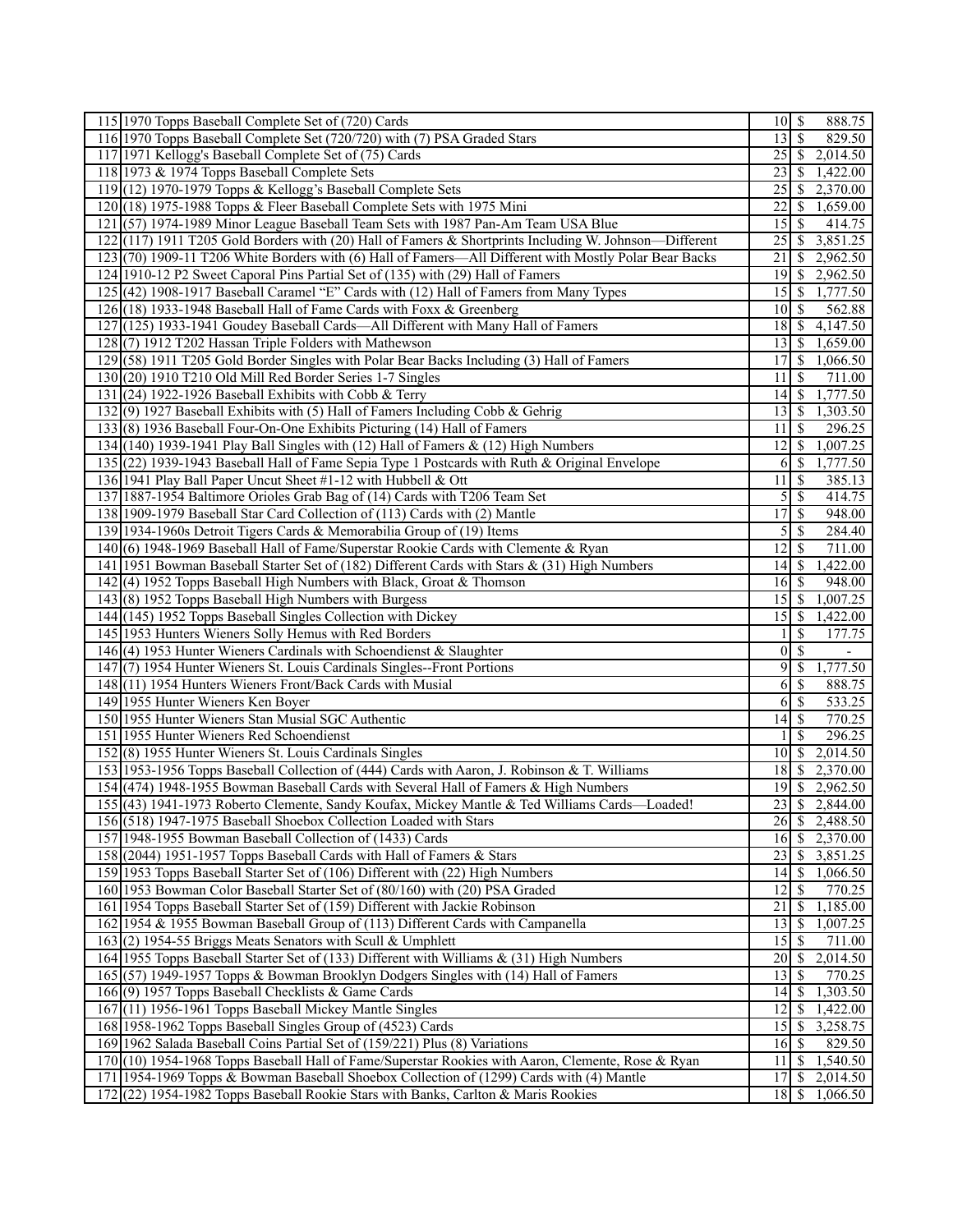| 173 (13) 1954-1974 Topps Baseball Hall of Fame Rookie & Second Year Cards with Banks & Koufax RC       | $14 \mid$ \$                | 948.00                    |
|--------------------------------------------------------------------------------------------------------|-----------------------------|---------------------------|
| 174 1958-1972 Topps Baseball Group of (1903) Cards                                                     | $15\overline{\smash{)}\,}$  | 888.75                    |
| 175 (60) 1955-1973 Hank Aaron, Mickey Mantle & Willie Mays Cards—(20) of Each Player                   | 21                          | $\mathbb{S}$<br>2,133.00  |
| 176 1951-1975 Topps & Bowman Baseball Stars Collection of (128) Cards with (21) Mantle & (12) Ryan     | <b>20</b>                   | \$<br>2,133.00            |
| 177 (25) 1953-1969 Topps & Bowman Baseball Mickey Mantle Cards                                         | 18                          | S<br>2,014.50             |
| 178 (182) 1954-1975 Baseball Hall of Famers & Superstars with (13) Aaron, (4) Mantle & (13) Mays       | $23$   \$                   | 2,844.00                  |
| 179 1958-1967 Topps Baseball Singles Group of (2542) Cards with Mays                                   | 12                          | 1,125.75<br>S             |
|                                                                                                        |                             |                           |
| $180(26)$ 1958-1968 Topps Baseball Variations                                                          |                             | S<br>474.00               |
| 181 (20) 1954-1979 Topps Baseball Hall of Fame Rookies with Koufax & Ryan                              | $14$ $\sqrt{5}$             | 1,066.50                  |
| 182 1955-1968 Topps & Fleer Baseball Shoebox Collection of (1968) Cards with Koufax RC                 | $30 \mid S$                 | 4,443.75                  |
| 183 1957-1972 Topps Baseball Shoebox Collection of (3140) Cards with Koufax                            | 201S                        | 2,133.00                  |
| 184 (970) 1959-1969 Topps Baseball Cards with (56) High Numbers                                        | $13$ $\bar{S}$              | 562.88                    |
| 185 (313) 1957-1975 Topps Baseball Specialty/Leader Cards                                              |                             | 888.75                    |
| 186 (2209) 1957-1969 Topps Baseball Cards with (223) High Numbers                                      | 38                          | 5,925.00<br><sup>\$</sup> |
| 187 (5087) 1963-1966 Topps Baseball Cards                                                              | 19 S                        | 2,488.50                  |
| 188 1967 & 1968 Topps Baseball Hall of Fame Rookies of Bench, Carew, Ryan & Seaver                     |                             | <sup>\$</sup><br>533.25   |
| 189 1957-1968 Topps Baseball Collection of (4963) Cards with (614) High Numbers/Shortprints            | 22                          | 4,443.75<br>S             |
| 190 (3807) 1952-1969 Topps & Bowman Baseball Singles Collection                                        | 12                          | 1,125.75<br>S             |
| 191 (1338) 1950-1981 Topps & Bowman Baseball Hall of Famer & Star Collection--Loaded                   | 37                          | 6,517.50<br>\$            |
| 192 (1007) 1964-1966 Topps Baseball Collection with (418) High Numbers & Many Stars                    | 27                          | 8,295.00<br><sup>\$</sup> |
| 193 1964 & 1967 Topps Venezuelan Baltimore Orioles Team Sets with Mostly Clean Backs                   | 5                           | S<br>444.38               |
|                                                                                                        |                             |                           |
| 194 1960-1979 Topps Baseball Shoebox Collection of (5098) Cards with Stars                             | 16I                         | \$<br>1,896.00            |
| 195 (6500+) 1969-1982 Topps Baseball Singles Collection with Mantle & Reggie Jackson RC                | 27                          | S<br>2,844.00             |
| 196 (8729) 1969-1978 Topps Baseball Singles Hoard with Stars & (974) High Numbers                      | 26                          | 2,962.50<br>\$            |
| 197 (1566) 1967-1970 Topps Baseball Cards with Stars & High Numbers                                    | 14 <sup>1</sup>             | 770.25<br>S               |
| $198(8200+) 1969-1971$ Topps Baseball Cards with Many Stars                                            |                             | 1,303.50                  |
| 199 (12,000+) 1964-1979 Baseball Card Collection with Oddball & (800+) Hall of Famers                  | 12                          | S<br>562.88               |
| 200 1967-1971 Topps Baseball Hoard of (6793) Cards                                                     | 19                          | 1,896.00<br><sup>\$</sup> |
| 201 (279) 1970 Chemtoy Baseball Superballs with (2) Senators & Phillies Display Boxes                  | $10 \mid S$                 | 444.38                    |
| 202 (3527) 1968-1977 Topps Baseball Shoebox Collection with Mays                                       | 9                           | $\overline{533.25}$<br>S  |
| 203 1972 & 1973 Topps Baseball Card Hoard of (8500+) with Aaron, Clemente & Mays                       | 13                          | 2,251.50<br>S             |
| 204 1972-1979 Topps Baseball Collection of (2800) with 1973 Topps Set                                  | 121S                        | 651.75                    |
| $205(8500+)$ 1974-1979 Topps Baseball Singles with Stars                                               | $13 \mid$ \$                | 711.00                    |
| 206 (250) 1946-1989 Albertype/Artvue Baseball Hall of Fame Plaque Postcards with (176) 1981-1989 Metal | 11                          | S<br>444.38               |
| $207(25)$ 1975-1990 Topps Baseball Uncut Sheets with (4) Sets                                          | 28                          | 2,014.50<br><sup>\$</sup> |
|                                                                                                        | 14                          | 770.25<br>S               |
| 208 (15,000+) Mostly 1980s-Modern Baseball Hall of Famers & Stars                                      |                             |                           |
| 209 1968 Topps Action All-Star Sticker #12 Strip with Clemente                                         | $12$   \$                   | 1,185.00                  |
| 210 1973 Topps Baseball Candy Lids Partial Set of (36) Different with Aaron                            |                             | 770.25                    |
| 211(5) 1959-1963 Topps Baseball Display Boxes--All GAI Graded                                          | $\overline{7}$              | \$<br>474.00              |
| $212(5)$ 1963-1968 Topps Baseball GAI Graded Display Boxes                                             | 10 <sup>1</sup>             | \$<br>592.50              |
| 213 1960 Topps Baseball Cello Pack with #160 Mantle/Boyer Showing--PSA 7                               | $7\vert$                    | \$<br>770.25              |
| $214(2)$ 1981 Topps Baseball Sealed Wax Cases                                                          | $26 \mid$ \$                | 5,036.25                  |
| 215 1953 Topps Baseball Five-Cent Display Box GAI 7                                                    | 61                          | \$<br>474.00              |
| 216 1979 Topps Baseball Unopened Wax & Cello Boxes                                                     | $15 \overline{\smash{)}\,}$ | 1,777.50                  |
| 217 1995 IMT T206 Honus Wagner Sealed Reprint Case of (9000) Cards                                     | 4 <sup>1</sup>              | \$<br>770.25              |
| 218 (14) 1992-2009 Mickey Mantle Certified Auto, Game-Used & Modern Insert BGS & PSA Graded Cards      | 16 <sup> </sup>             | 1,896.00<br>S             |
| 219 Alex Rodriguez Graded Rookie Collection of (61) Cards—All Mint 9                                   | $10$ $\sqrt{S}$             | 1,777.50                  |
| 220(7) Greg Maddux BGS 10 Pristine & PSA 10 Gem Mint Graded Rookie Cards                               |                             | 2,370.00                  |
| 221 (371) 1999-2008 Bowman Baseball Certified Autographs Plus (281) Numbered                           | 13 <sup>1</sup>             | <sup>\$</sup><br>1,303.50 |
| 222(8) 2008-2011 Bryce Harper BGS 10 or PSA 10 Graded Rookie Cards                                     | $14 \mid$ \$                | 1,896.00                  |
| 223 (318) Multi-Sport Modern Certified Auto/Game-Used/Numbered Collection with Gehrig & Mantle--Loaded | 14                          | \$<br>1,066.50            |
|                                                                                                        |                             |                           |
| 224 (878) Modern Multi-Sport Certified Auto/Game-Used/Insert Collection with Bryce Harper              | 18 <sup> </sup>             | S<br>2,251.50             |
| 225 (5650+) 1980s-Modern Multi-Sport Insert & Singles Lot with (145) Game-Used/Auto Plus (69) Sets     | 13                          | 1,125.75<br>\$            |
| 226 (18) 1998 Donruss Significant Signature Certified Autos with Koufax & (3) Ryan—All Graded          | 17                          | \$<br>1,185.00            |
| 227 (114) Modern Brooks Robinson Certified Autographs/Game-Used Insert Cards                           | $10$ $\sqrt{5}$             | 651.75                    |
| 228(4) 1999-2011 Baseball BGS 10 Pristine Graded Rookies with Harper & Halladay                        | $3\sqrt{5}$                 | 355.50                    |
|                                                                                                        |                             |                           |
| 229(3) 1993-2008 Baseball Game-Used/Rookies with Clemente, Mantle & Jeter--All BGS                     |                             | 651.75<br>355.50          |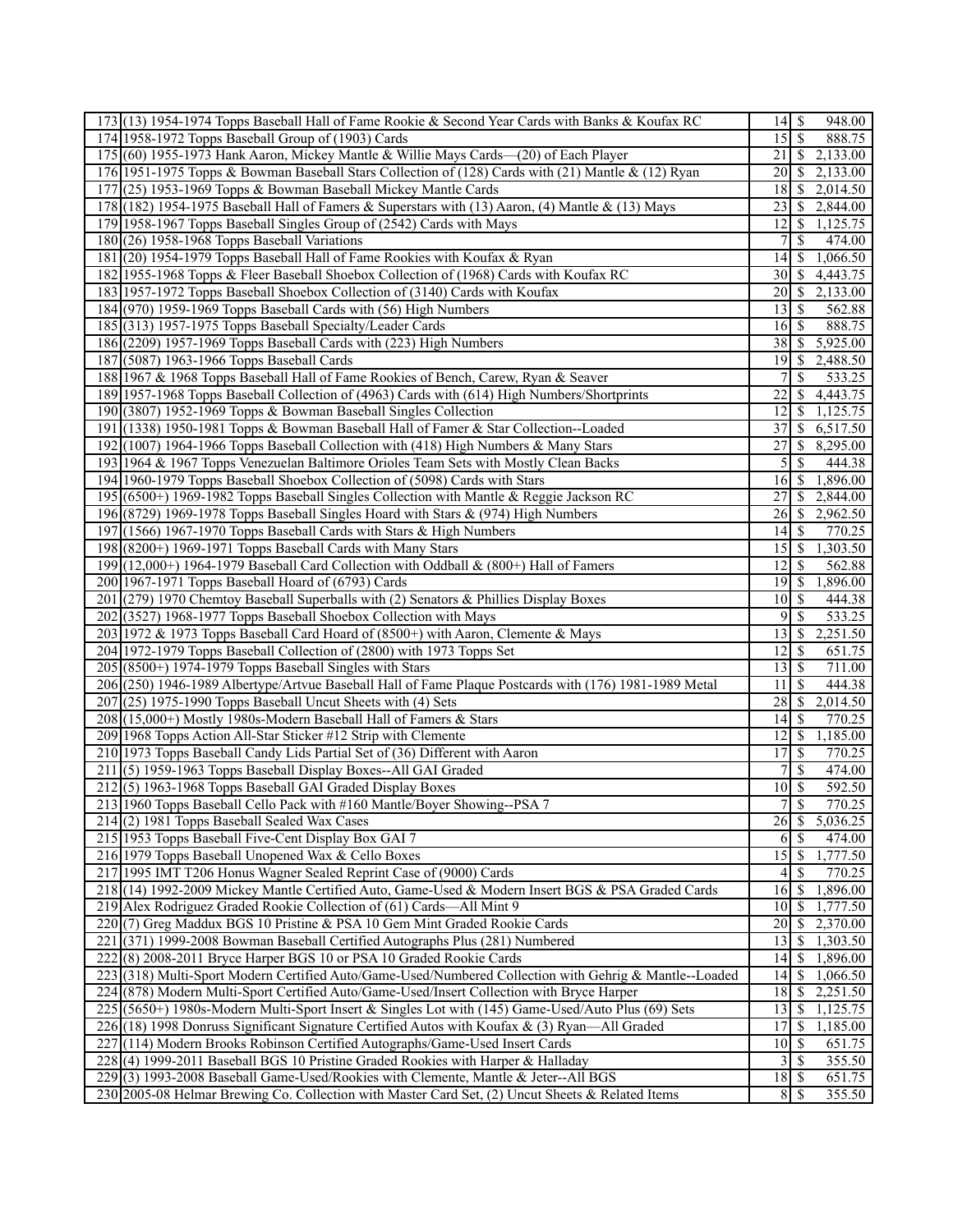| 231 2007 Helmar Brewing Co. Silk Premium Advertising Banners Complete Set of (6)                     | 95               |                           | 444.38                   |
|------------------------------------------------------------------------------------------------------|------------------|---------------------------|--------------------------|
| 232 2007-08 Helmar Brewing Co. "French Silks" Large (32/32) & Small (24/24) Complete Sets            | 14               | \$                        | 888.75                   |
| 233(3) 2010-2011 Topps/Bowman Chrome & Tribute Uncut Superfractor, Refractor & Relic Uncut Sheets    | $16 \mid S$      |                           | 770.25                   |
| 234(4) 2010 Topps Chrome & Finest Refractor/Auto Sheets with Strasburg                               | 14               | -S                        | 711.00                   |
| 235 (5) 2010-2011 Bowman Platinum Superfractor/Refractor/Auto Sheets with Harper & Trout             | 14               | -S                        | 1,066.50                 |
| 236 1887 Iowa Baseball Broadside and Scorecard                                                       | $\overline{5}$   | -S                        | 225.15                   |
| 237 1896 Philadelphia Press "The National Game of Base Ball" Supplement                              | 5                | \$                        | 284.40                   |
| 238 1909 New York Giants Deck of Broadway Stars Playing Cards                                        | 11               | <sup>\$</sup>             | 592.50                   |
|                                                                                                      | 7                | <sup>\$</sup>             |                          |
| 239 1910 Baseball Team Captains Fan with (6) Hall of Famers Including Chance & Lajoie                | 7                |                           | 444.38                   |
| 240 1910-18 Base Ball Stars Ty Cobb Notebook--High Grade                                             |                  | <sup>\$</sup>             | 474.00                   |
| 241   1919 Baseball Notebook With Babe Ruth in Red Sox Uniform on Cover - Stunning Condition!        | 13               | -S                        | 829.50                   |
| 242 1924 Louisville Slugger Ad Display                                                               | $\overline{0}$   | -\$                       | $\overline{\phantom{a}}$ |
| 243 1920s-1930s Washington Senators Lot of (3) With 1924 and 1925 Schedule Rulers                    | $\theta$         | \$                        | $\overline{\phantom{a}}$ |
| 244 1930s Original Dizzy and Daffy Dean "Beech Nut" Die Cut Advertising Display                      | 11               | <sup>\$</sup>             | 562.88                   |
| 245 1939 Baseball Centennial Lot of (4) With Rare Pennant and (2) First Day Covers                   | 7                | $\mathbf{\$}$             | 474.00                   |
| 246(3) Vintage Baseball Ads With 1947 H&B Point of Sale Ad                                           | 2                | \$                        | 189.60                   |
| 247 High-Grade 1940s-1950s Brooklyn Dodgers Rare Pennant Lot of (12)                                 | 17               | <sup>\$</sup>             | 2,251.50                 |
| 248 1930s-1970s Baseball Pennant Lot of (57) With Rare All-Star Game and Team Photo Versions         | 19               | -S                        | 2,014.50                 |
| 249 1944-1950s Baltimore Orioles Rare Pennant Lot of (11) With 1944 International League Champions   | 14               | $\mathcal{S}$             | 533.25                   |
| 250 Incredible 1940s-1980s Baltimore Orioles Pennant Lot of (44) Different With Rare Examples        | 15               | S                         | 888.75                   |
| 251 1960s LA Dodgers Lot of (15) Items with 1962 Opening Day Collection                              | 9                | $\mathbf{\$}$             | 651.75                   |
| 252 1950s Mantle/Berra Original "Yoo-Hoo" Retail Ad Display With Original "Frame" Border - Pristine! | 31               | \$                        | 7,702.50                 |
| 253 1956 Dairy Queen Stars Statues Set of (18) with Mantle & 1955 Robert Gould Partial Set (13/28)   | 11               | -S                        | 711.00                   |
| 254 Old Yankee Stadium Turnstile and Concourse Sign - Steiner LOAs                                   | 13               | \$                        | 2,488.50                 |
| 255 Hand Painted Mickey Mantle Career Summary/Stats Baseball                                         | $\theta$         | $\mathcal{S}$             |                          |
|                                                                                                      | 1                |                           |                          |
| 256 Mickey Mantle Original Doo S. Oh Oil-On-Canvas Painting                                          |                  | \$                        | 888.75                   |
| 257 1969 Transogram Lot of (28) in Original Boxes with (6) HOFers                                    | 17               | <sup>\$</sup>             | 1,659.00                 |
| 258 1969 Transogram Mickey Mantle Statue in Original Box                                             | 21               | -S                        | 1,125.75                 |
| 259(3) Rare 1940s Negro League Pennants With (2) Baltimore Elite Giants and Homestead Greys          | 18               | $\mathcal{S}$             | 829.50                   |
| 260 1958 NY Yankees/Milwaukee Braves World Series "Folk Art" Baseball Hand Painted by George Sosnak  | 16               | \$                        | 948.00                   |
| 261 Jackie Robinson Lot of (4) Vintage Memorabilia Items with Dime Bank and Flip Book                | 11               | - \$                      | 651.75                   |
| 262(6) 1958-1984 Baltimore Orioles Press Pins with 1958 All-Star                                     | 11               | -\$                       | 888.75                   |
| 263 Mickey Mantle 1960s "Switch-Hitter" and "Bat Master" Retail Hitting Improvement Games            | 8                | \$                        | 444.38                   |
| 264 Mickey Mantle Collection of (15) With (7) Patch Cards and 1960s "All Star" Wristwatch            | 4                | $\boldsymbol{\mathsf{S}}$ | 284.40                   |
| 265 1964 "The Phold" Philadelphia Phillies Collection with Team Signed Ball & Photo Pennant          | 11               | \$                        | 592.50                   |
| 266 Richie Allen/Johnny Callison Collection with Callison Signed Game-Used Bat & (2) Transograms     | 14               | -S                        | 1,007.25                 |
| 267(4) 1960-1971 Baltimore Orioles Original Newspaper Cartoon Drawings                               | 6                | - \$                      | 325.88                   |
| 268 (17) Stadium-Flown Baltimore Orioles Camden Yards Flags                                          | 17               | $\mathcal{S}$             | 474.00                   |
| 269 1996-2000 Danbury Mint American vs. National League Chess Set with Cards                         | 10               | l \$                      | 592.50                   |
| 270 Babe Ruth 1934 Signed 700th Home Run Navin Field Ticket Stub - SGC and Full JSA [reserve met]    | 16               |                           | \$14,220.00              |
| 271 1886 Pittsburgh Alleghenys Scorecard With Pud Galvin on Cover                                    | 17               | $\mathcal{S}$             | 4,147.50                 |
| 272 Ted Williams 500th Career Home Run PSA Graded Ticket Stub [reserve met]                          |                  |                           | $6 \mid $2,370.00$       |
| 273 1915 World Series PSA "Authentic" Game 5 Ticket Stub - Ruth's First Title [reserve met]          | 10               | $\sqrt{S}$                | 2,370.00                 |
| 274 1876 Boston Red Caps Season Ticket Pass From 1st NL Season--SGC Authentic                        | 18               | $\mathbb{S}$              | 8,887.50                 |
| 275 (4) 1923 World Series Ticket Stubs With Game 1 (1st-Ever Yankee Stadium World Series Game)       | 24               |                           | 5,332.50                 |
|                                                                                                      |                  | $\mathfrak{S}$            |                          |
| 276 1941 Lou Gehrig Memorial Full Ticket PSA 4                                                       | 25               | -S                        | 1,303.50                 |
| 277 (19) 1926-1949 Official American League Pocket Schedules with Original Envelopes--High Grade     | $\overline{c}$   | <sup>\$</sup>             | 651.75                   |
| 278 1957 Roger Maris Debut Program and PSA 5 Ticket Stub - Highest Graded                            | 9                | $\boldsymbol{\mathsf{S}}$ | 1,007.25                 |
| 279(7) 1937 Washington Redskins Game Programs—First Season in D.C.                                   | 14               | -S                        | 1,540.50                 |
| 280 1894-1900 Baltimore Orioles Publication Lot of (5)                                               | $\overline{2}$   | $\mathbf{\$}$             | 296.25                   |
| 281 (2) 1910s Joe Jackson Publication Pair with "Stars of the Diamond" & Sporting News               | 14               | $\mathcal{S}$             | 385.13                   |
| 282(3) 1909-1916 Baseball Records & Rule Books with Heilbroner's Records                             | $\boldsymbol{0}$ | -S                        |                          |
| 283 (11) 1926 and 1927 Fenway Park-Issued Boston Red Sox Programs                                    | 7                | $\mathbf{\$}$             | 355.50                   |
| 284 1935 All-Star Game Scorecard                                                                     | 11               | \$                        | 296.25                   |
| 285 1939 Baseball All-Star Game Program--Yankee Stadium                                              |                  | $\mathbf{\$}$             | 177.75                   |
| 286(4) N.Y. Yankees Vintage World Series Programs with 1943, 1947, 1949 & 1950                       | 3                | - \$                      | 260.70                   |
| 287 1962 Polo Grounds-Issued Program From New York Mets' First-Ever Home Series                      | 11               | $\mathbb{S}$              | 533.25                   |
| 288 1907-1992 Baseball Publication Treasure Chest of (250+)                                          | $8 \mid S$       |                           | 503.63                   |
|                                                                                                      |                  |                           |                          |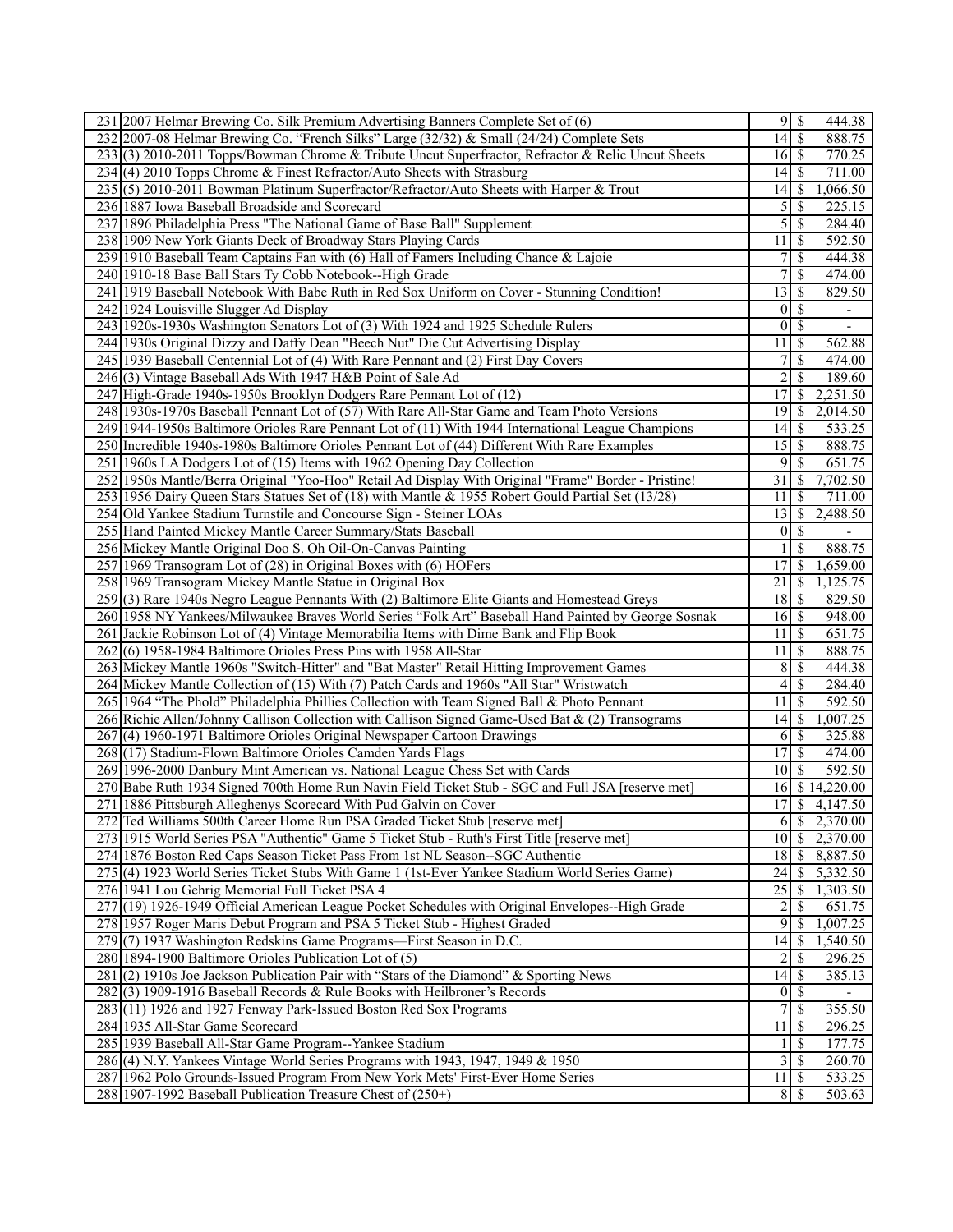| 289 1952-2000 MLB All-Star Game Program Lot of (27)                                                       | $13 \mid$ \$     | 385.13                                   |
|-----------------------------------------------------------------------------------------------------------|------------------|------------------------------------------|
| 290 New York Yankees Treasure Chest With DiMaggio Signed Check and (14) 1939-1952 Programs                | 12               | 711.00<br>-\$                            |
| 291 Philadelphia Phillies "Whiz Kids & Phlops" Collection with Multi-Signed 1950 Yearbook                 |                  | 414.75<br>$8$   $\sqrt{5}$               |
| 292 NY Yankees Treasure Chest with DiMaggio 8x10, Ticket Stubs and Programs                               | 4                | 385.13<br>-S                             |
| 293 1952-53 to 1974-75 College Basketball Media Guide Lot of (196)                                        | 18               | 2,607.00<br>S                            |
| 294 1937-1974 University of Maryland Football/Basketball Program Lot of (114)                             | 9                | -S<br>533.25                             |
| 295 1906-1974 Tennis Publication Lot of (80+) With Vintage Spalding Guides                                | 11               | 272.55<br>S                              |
| 296 1923 World Series Game 2 Ticket Stub-Ruth's WS HR #2 & #3--PSA Authentic                              | 22               | 948.00<br>S                              |
| 297 1955 World Series Game 1 Yankee Stadium Full Ticket - PSA 1                                           | 9                | 385.13<br>-\$                            |
| 298 1966 World Series PSA 8 Ticket Stub For Koufax' Final Game - Highest Graded                           | 4                | 385.13<br>S                              |
| 299 1967 World Series Game 1 Fenway Park Full Ticket - PSA 1                                              | 6                | \$<br>414.75                             |
|                                                                                                           | 11               | 592.50<br>-S                             |
| 300 1969 World Series Game 5 Shea Stadium Full Ticket - PSA "Authentic"                                   | $\boldsymbol{0}$ | $\mathcal{S}$                            |
| 301 1972 World Series Game 7 Riverfront Stadium Full Ticket - PSA 4                                       |                  |                                          |
| 302 Roberto Clemente 3,000th Hit Game Ticket Stub & Only SI Cover Appearance Issue                        | 12               | 948.00<br>S                              |
| 303 (6) 500th Career Home Run Graded Tickets                                                              |                  | \$<br>237.00                             |
| 304 Bonds, A-Rod and Thome 600th HR Full Tickets - All PSA High Grade                                     | $\boldsymbol{0}$ | $\mathbb{S}$<br>$\overline{\phantom{a}}$ |
| 305 1998 World Series Complete Set of (4) Full Tickets--All PSA Graded                                    | 6                | S<br>474.00                              |
| 306 1999 Yankees-Braves World Series PSA Graded Complete Full Ticket Run of (4/4)                         | 6                | -S<br>503.63                             |
| 307 2000 World Series Complete Set of (5) Full Tickets--All PSA Graded                                    | 10               | 948.00<br>-\$                            |
| 308 2009 World Series Complete (6) Game Run of Full Tickets—All PSA 7-9                                   | 3                | 385.13<br>-S                             |
| 309 1907 Baltimore Orioles Team Composite Photo with Jack Dunn                                            | 7                | <sup>\$</sup><br>829.50                  |
| 310 1909 Eastern League Baltimore Orioles Original Cabinet Photo                                          | $\overline{c}$   | 325.88<br>\$                             |
| 311 1919 International League Champion Baltimore Orioles Original Team Photograph                         | 3                | \$<br>385.13                             |
| 312 1925 Washington Senators Original White House Photo With President Coolidge                           |                  | \$<br>237.00                             |
| 313 Ruth/Cobb/Speaker 1947 Original AP Photograph                                                         | 2                | \$<br>130.35                             |
| 314 1923 World Series Game 3 Yankee Stadium Ticket Stub - PSA "Authentic"                                 | 12               | $\mathbf{\$}$<br>474.00                  |
| 315 1941 Washington Senators Opening Day Program, Ticket Stub and McCarthy/Harris Signed Original Photo   | 3                | 284.40<br>S                              |
| 316 July 1, 1951 Bob Feller Third Career No-Hitter PSA 5 Ticket Stub - Lone Graded                        | 14               | 592.50<br>S                              |
| 317 1937 and 1962 Griffith Stadium MLB All-Star Game Programs                                             | $\overline{2}$   | S<br>325.88                              |
| 318 1963-1967 St. Louis Cardinals Lot of (7) With Musial Last Game Scorecard and 1964 W.S. Game 7 Stub    | 11               | 296.25<br>S                              |
| 319 April 8, 1974 Atlanta Braves Full Printer's Proof Ticket From Aaron No. 715 - PSA "Authentic"         | $\boldsymbol{0}$ | $\mathbb{S}$<br>$\overline{\phantom{a}}$ |
| 320 1985 World Series PSA 9 Royals Stadium Game 7 Full Ticket - Highest Graded                            |                  | <sup>\$</sup><br>237.00                  |
| 321 1989 World Series Game 4 Candlestick Park Full Ticket - PSA 10                                        |                  | \$<br>177.75                             |
| 322(2) Full Tickets: Final Game at Old Yankee Stadium (PSA 7) & 1st Game at New Yankee Stadium (PSA 9)    | 7                | \$<br>385.13                             |
| 323 2009 Yankee Stadium Inaugural Year Complete Season Ticket Book                                        |                  | 355.50<br>-S                             |
| 324 (3) 1954-1984 Multi/Non-Sport First Issues with Sports Illustrated, MAD & Beckett                     | 13               | 325.88<br>-\$                            |
| 325 (11) 1938-1939 Washington Redskins Game Programs & Ticket Stub                                        | 15               | 829.50<br>l S                            |
| 326 1930-1973 Army-Navy Football Program Lot of (32)                                                      | 3                | 355.50<br>  S                            |
| 327 1933-1981 Navy Football Program Lot of (116)                                                          | 14               | <sup>\$</sup><br>444.38                  |
| 328 1947-1980 NFL Media Guide and Gameday Program Lot of (188)                                            | 14               | 1,007.25<br>\$                           |
| 329 1937-1977 College Football Media Guide Lot of (239)                                                   | $16 \mid$ \$     | 1,422.00                                 |
| 330 1933-1976 College Football Program Lot of (373)                                                       | $16 \mid$ \$     | 1,540.50                                 |
| 331 1953-1983 Baltimore Colts Program/Media Guide Lot of (109)                                            | 14               | $\mathcal{S}$<br>770.25                  |
| 332(8) 1974 Super Bowl VIII Full Tickets--All PSA Graded                                                  | $14 \mid$ \$     | 948.00                                   |
| 333 1947-1980 NFL & NCAA Football Ticket/Stub Collection of (62) with (48) Full Tickets                   | $13\overline{3}$ | 651.75                                   |
| 334 1963-1965 Houston Colt .45s Black Face Bobblehead Doll                                                | 17               | 3,851.25<br>-S                           |
| 335 Mickey Mantle 1962 White Base Bobblehead Doll                                                         |                  | 474.00                                   |
| 336(7) 1960 Baseball Bobblehead Dolls With 1966-1967 Kansas City Athletics                                | 8                | 592.50<br>-\$                            |
| 337(7) 1960s Baseball Bobblehead Dolls With Senators and Milwaukee Braves                                 | 11               | 592.50<br>\$                             |
| 338 1958-1960 Dick Groat Original Hartland Baseball Statue                                                | 12               | 711.00<br>l \$                           |
| 339 Brooklyn/Los Angeles Dodgers Signed Salvino Statue Lot With Campanella and (2) Koufax                 | $10 \mid$ \$     | 503.63                                   |
| 340 Los Angeles Lakers LE Signed Salvino Statue Lot of (6)                                                | 11               | 474.00<br>-S                             |
| 341 1966-1971 Chicago Bulls Gold Base Bobblehead Doll                                                     | $0\vert S$       |                                          |
| 342 1959-1963 Green Bay Packers Paul Hornung Hartland "Running Back" Statue                               | 9                | \$<br>325.88                             |
| 343 1967-1968 Chicago Blackhawks Gold Base Bobblehead Doll                                                | 6                | 213.30<br>S                              |
| 344 1915 Detroit Tigers Team-Signed Baseball With Cobb, Crawford, Jennings and Full JSA [reserve not met] | $0\vert S$       | $\overline{\phantom{a}}$                 |
| 345 1928 New York Yankees Team-Signed Baseball with (20) Autographs Including Ruth & Gehrig-Full JSA [re  | $\vert 0 \vert$  | -S<br>$\overline{\phantom{a}}$           |
| 346 Babe Ruth Signed ONL Heydler Baseball - Full JSA                                                      |                  | 1,896.00                                 |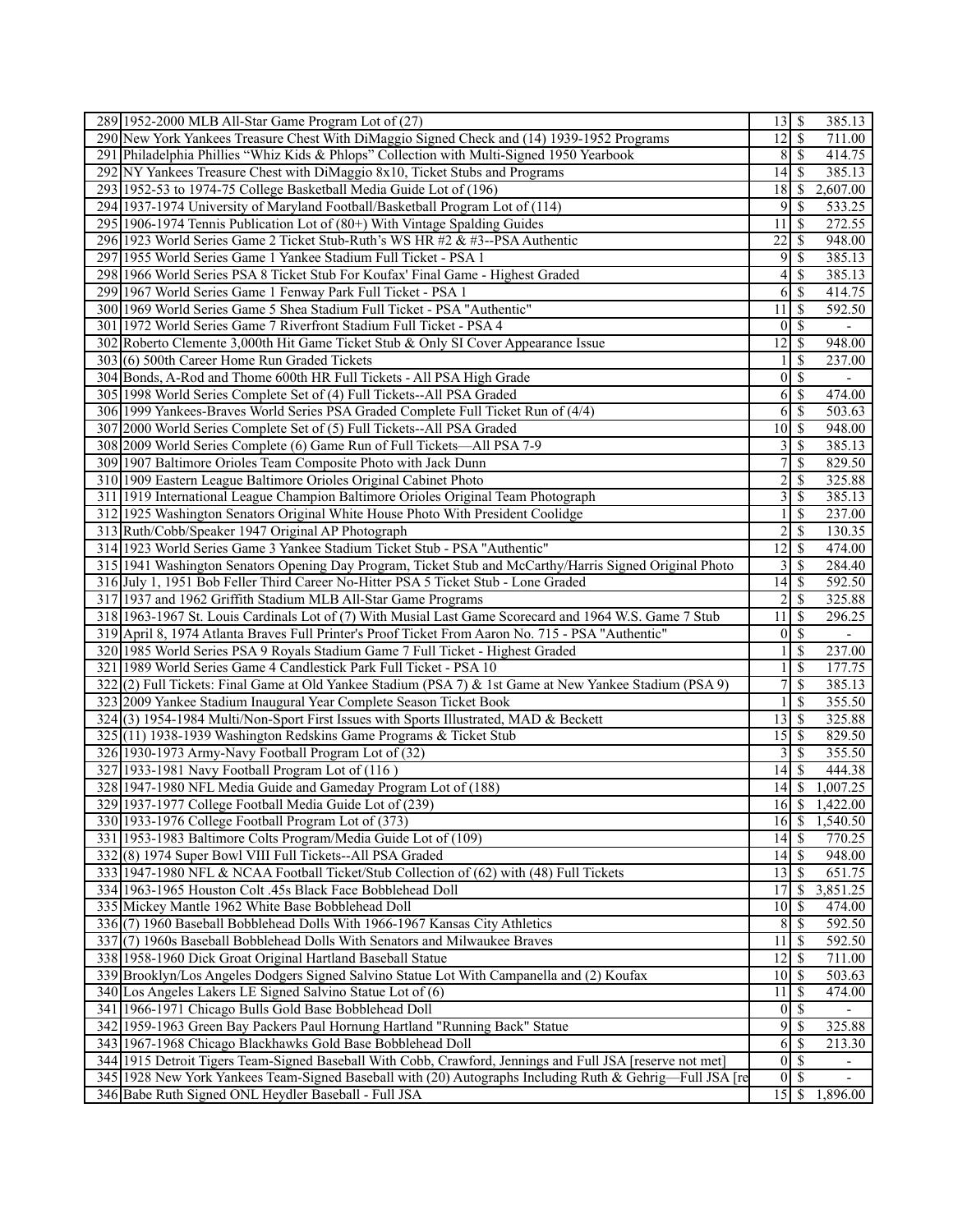| 347 Roger Maris Single-Signed Baseball - Full JSA                                                                                                                      | $27$ $\frac{\text{}}{\text{}}$     | 5,332.50                  |
|------------------------------------------------------------------------------------------------------------------------------------------------------------------------|------------------------------------|---------------------------|
| 348 1930s Multi-Signed HOFer/All-Star Baseball with Foxx, Ott & Dean                                                                                                   | $20 \mid S$                        | 1,303.50                  |
| 349 1937 Washington Senators Team-Signed Ball With R. Ferrell, Simmons, Harris and Full JSA                                                                            | 41                                 | <sup>\$</sup><br>385.13   |
| 350 Jimmie Foxx Signed Baseball With Full JSA [reserve met]                                                                                                            | 11                                 | 2,133.00<br>S             |
| 351   1956 Brooklyn Dodgers Clubhouse Ball Signed by Charlie "The Brow" DiGiovanna - Full JSA                                                                          | $\overline{3}$                     | S<br>142.20               |
| 352 1967 Pittsburgh Pirates Team-Signed Ball With Clemente, Stargell and Full JSA                                                                                      | 4                                  | 770.25<br>S               |
| 353 1972 New York Yankees Team-Signed Baseball with Munson—Full JSA                                                                                                    | 61                                 | <sup>\$</sup><br>474.00   |
| 354 Whitey Ford's Personal 1974 HOF Induction Ball Signed by (23) With Mantle, Paige and Full JSA                                                                      | $13 \mid$ \$                       | 1,007.25                  |
| 355 Roger Maris Single-Signed OAL Cronin Baseball with Full JSA                                                                                                        | 31                                 | <sup>\$</sup><br>3,851.25 |
| 356 Elston Howard Single-Signed Baseball - Full JSA [reserve met]                                                                                                      | 10                                 | \$<br>2,251.50            |
| 357 Mark McGwire Single-Signed Baseball Inscribed to Whitey Ford - Full JSA                                                                                            | 9                                  | <sup>\$</sup><br>474.00   |
| 358 2004 World Champion Boston Red Sox Team-Signed Baseball                                                                                                            |                                    |                           |
| 359 2012 San Francisco Giants World Series Champs Team-Signed Baseball with (28) Autographs—Full JSA                                                                   | $16 \mid$ \$<br>16S                | 829.50<br>592.50          |
|                                                                                                                                                                        |                                    |                           |
| 360(2) Multi-Signed Baseballs with Triple Crown Winners and MVPs--Full JSA                                                                                             | $19$ $\sqrt{5}$                    | 948.00                    |
| 361 1994 American League And National League Team-Signed All-Star Balls - Both Full JSA                                                                                |                                    | <sup>\$</sup><br>592.50   |
| 362(3) Ted Williams & Mickey Mantle Single-Signed LE Baseballs with Full JSA                                                                                           | 11                                 | \$<br>829.50              |
| 363(3) 1993 Phillies and (1) 1993 Blue Jays Team-Signed Baseballs - All Full JSA                                                                                       |                                    | 888.75                    |
| 364(4) Baseball Hall of Fame Single-Signed Deceased Player Balls--All Full JSA                                                                                         | 6                                  | \$<br>503.63              |
| 365(4) 1986 World Champion New York Mets Team-Signed Baseballs - Full JSA                                                                                              |                                    | 711.00                    |
| 366 (7) Multi-Signed "Theme" Baseballs With 500 HR/3000 Hit Club and Stolen Base Champions                                                                             | 11                                 | \$<br>325.88              |
| 367(7) Single-Signed HOFer Baseballs With Mays - All PSA 9.5 or Better                                                                                                 | 15                                 | <sup>\$</sup><br>562.88   |
| 368(8) Single-Signed HOFer/Star Baseballs With (2) Mays - All PSA/DNA 9 or Better                                                                                      | 13 <sup>1</sup>                    | \$<br>562.88              |
| 369 1970-1995 Team-Signed Baseball Lot of (12) With '70 Orioles and '93 Rockies - All Full JSA                                                                         | 18                                 | 770.25<br>  \$            |
| 370 (13) Hall of Famer Signed and Inscribed Baseballs                                                                                                                  | 17                                 | $\mathcal{S}$<br>888.75   |
| 371 (15) Single-Signed Baseballs With Mays, Spahn and R. Jackson - All PSA/DNA or JSA                                                                                  | 15 <sup>1</sup>                    | 829.50<br>S               |
| 372(18) Baseball Hall of Fame Single-Signed Balls with (2) Williams & Mays                                                                                             |                                    | 1,125.75                  |
| 373 Autographed Baseball Lot of (22) with (2) DiMaggio, Williams & Drysdale--All Certified                                                                             | 16 <sup> </sup>                    | \$<br>2,014.50            |
| 374 (26) 1977-1995 Philadelphia Phillies Team-Signed Baseballs                                                                                                         | 21                                 | 2,014.50<br>\$            |
| 375 (30) Single-Signed Baseballs With Mantle, Mays and Mathews - All Certified                                                                                         | 17                                 | \$<br>1,066.50            |
| 376(30) New York Yankees Single-Signed Baseballs With Mantle, Berra and Rizzuto                                                                                        | $14$ $\sqrt{5}$                    | 829.50                    |
| 377 (30) Historic Ball of Fame Single-Signed Hall of Fame Baseballs with Many Inscriptions—All PSA/DNA                                                                 | 17                                 | S<br>1,303.50             |
| 378 New York Yankees Single-Signed Baseball Lot of (32) With Mattingly and A-Rod                                                                                       | 7                                  | <sup>\$</sup><br>1,007.25 |
| 379 (37) Single-Signed Baseballs With Drysdale, T. Williams and Musial - All Certed                                                                                    | 14                                 | \$<br>1,659.00            |
| 380(48) Single-Signed Baseballs with A. Rodriguez                                                                                                                      | 12                                 | 1,185.00<br>\$            |
| 381 Single-Signed Baseball Balance of Collection of (64) - Including Mathews and (3) Rose                                                                              | $12$   \$                          | 562.88                    |
| 382 Mickey Mantle Single-Signed Baseball With "No. 7" Inscription - Full JSA                                                                                           | 19                                 | 888.75<br>  \$            |
| 383 Mickey Mantle Single-Signed Baseball-PSA/DNA 8.5                                                                                                                   | $14$ $\sqrt{5}$                    | $\overline{651}.75$       |
| 384 Willie, Mickey and The Duke Signed Baseball - Full PSA/DNA                                                                                                         | $12$   \$                          | 888.75                    |
| 385 500 Home Run Club Ball Signed by (10) With Williams, Mays and Mathews - Steiner                                                                                    | $16 \mid$ \$                       | 711.00                    |
| 386 1981 AL Champion NY Yankees Team Signed World Series Baseball with (23) Signatures--Full JSA                                                                       | 6                                  | \$<br>201.45              |
| 387 1986 World Series Champions NY Mets Team Signed Baseball with (33) Signatures--Full JSA                                                                            | 9                                  | \$<br>284.40              |
| 388 (3) Ted Williams Single-Signed Baseballs - All Full PSA/DNA or JSA                                                                                                 | 17S                                | 829.50                    |
| 389 Joe DiMaggio and Mickey Mantle Single-Signed Lot of (3) - All Full JSA                                                                                             | $18\overline{3}$                   | 651.75                    |
| 390 500 Home Run Club Autographed Collection With (9) Baseballs and Mantle Signed Photo                                                                                |                                    | 562.88                    |
| 391 1969 Phil Niekro Atlanta Braves Signed Players Contract with Full JSA                                                                                              | 15                                 | \$<br>948.00              |
| 392 Mickey Mantle Signed 1951 Mitchell & Ness Home Jersey with Full JSA                                                                                                | 23                                 | 2,844.00<br>S             |
| 393 Mickey Mantle Signed 1952 Mitchell & Ness Yankees Road Jersey with Full JSA                                                                                        | 24                                 | S<br>2,844.00             |
| 394 Mickey Mantle Twice-Signed "Season of Glory" Hardcover Book - Full JSA                                                                                             | $0 \mid \mathsf{S}$                |                           |
| 395 Nolan Ryan June 11, 1990 6th Career No-Hitter Signed Full Ticket -- PSA 6                                                                                          |                                    | $0\vert\$                 |
| 396 (75) Carl Erskine Signed Checks                                                                                                                                    | 9 <sup>1</sup>                     | <sup>\$</sup><br>355.50   |
| 397 A.G. Spalding 1911 Autographed Copy of "America's National Game" -- PSA/DNA 10 [reserve met]                                                                       | 12                                 | 5,332.50<br>\$            |
| 398 1915 Ban Johnson Typewritten Signed Letter - Full JSA                                                                                                              |                                    |                           |
|                                                                                                                                                                        | 6                                  | <sup>\$</sup><br>533.25   |
| 399 Walter Johnson Signed 1940s Briggs Meat Hot Dog Vendor's Cap - Full JSA                                                                                            |                                    | 888.75<br>\$              |
| 400 1946 Sportsman's Park Cardinals vs. Pirates Scorecard Signed by Honus Wagner - Full JSA                                                                            | 15                                 | \$<br>829.50              |
| 401 Vintage 1940s Autograph Book with (50) Period Signatures Including J. Robinson & DiMaggio--Full JSA                                                                |                                    | 1,066.50                  |
| 402 1970s Pro Model Yankees Cap Signed by Mantle, Maris and Lopat - Full PSA/DNA [reserve met]                                                                         | $\mathfrak{S}$                     | <sup>\$</sup><br>1,007.25 |
| 403 1946 & 1947 Norfolk Tars (Yankee Affiliate) TLS by Larry Mac Phail<br>404 1957 Framed "Cavalcade of Champions" Golf Program Signed by (7) With Mantle and Full JSA | $\overline{5}$<br>$\overline{0 S}$ | \$<br>385.13              |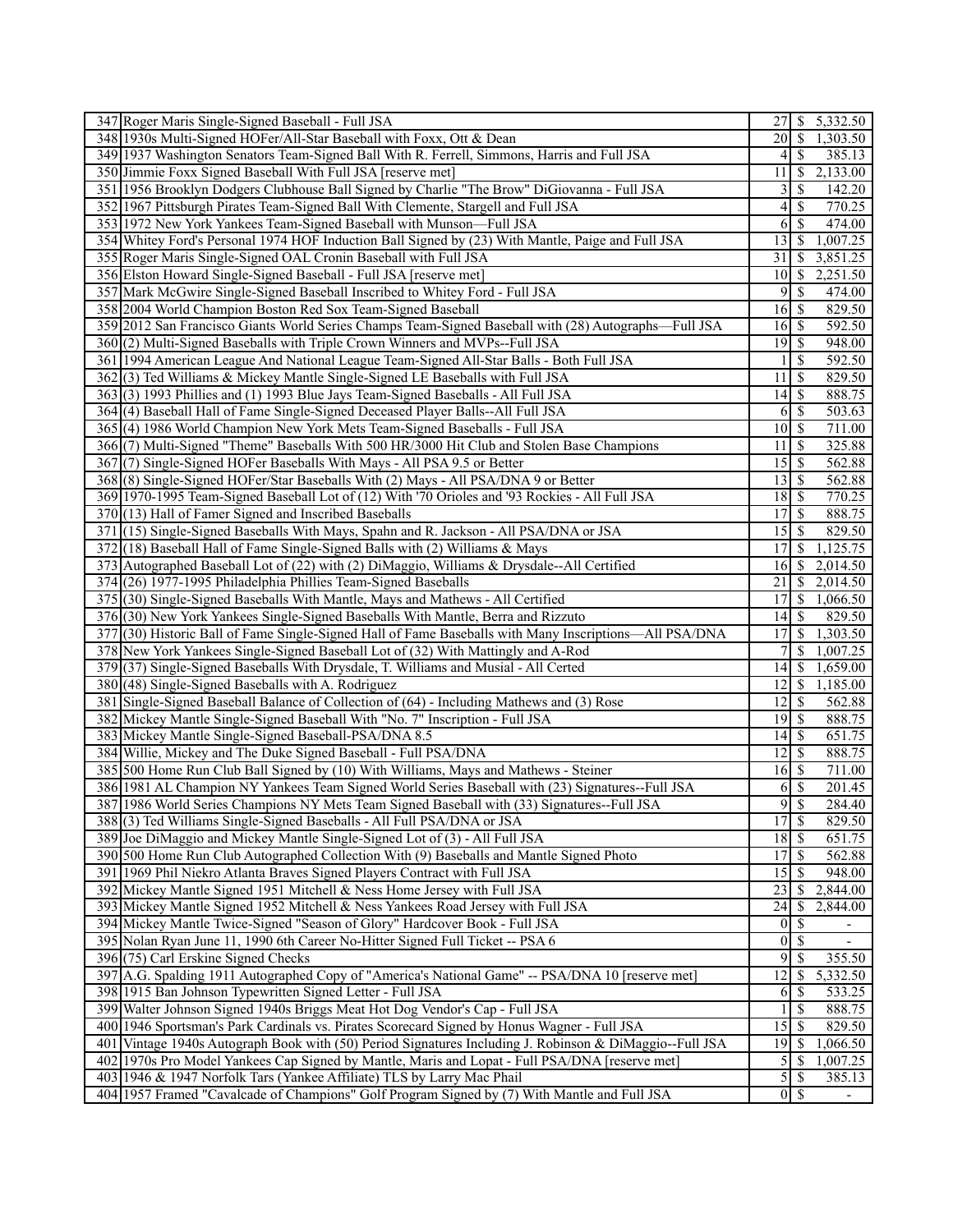| 405 Mickey Mantle Autographed 1963 "Minute a Day Gym" - Full PSA/DNA                                    |                             | $0 \mid S$                 |
|---------------------------------------------------------------------------------------------------------|-----------------------------|----------------------------|
| 406 Baseball Signed Flats Lot of (3) With Mantle, Mack and Hubbell - All JSA                            | $\overline{2}$              | \$<br>248.85               |
| 407 J. DiMaggio and Mantle Autograph Lot of (3) - All Full PSA/DNA or JSA                               | $10$   \$                   | 711.00                     |
| 408(3) 1943-1983 Baltimore Orioles Team-Signed Items with 1983 World Series Pennant                     | 3 <sup>1</sup>              | 260.70<br>S                |
| 409 Satchel Paige/Sandy Koufax Autograph Lot of (3)                                                     | 9                           | 533.25<br>S                |
| 410 Pee Wee Reese Autograph Lot of $(4)$                                                                | 7                           | \$<br>414.75               |
| 411 Autographed Jersey, Bat and Helmet Lot of (6) With Aaron, Ryan and Brett - All Steiner or Tristar   | 15                          | 1,303.50<br>S              |
| 412(5) Signed "Cooperstown Collection" Jerseys With Snider and Ford - All JSA                           | $18$   \$                   | 651.75                     |
| 413 (10) Autographed/Inscribed Baseball Jerseys--All JSA                                                |                             | 651.75                     |
| 414 Baseball Treasure Chest of (15) Autographs with (6) Ripken Jerseys & A-Rod/Jeter Ball               | 19                          | l \$<br>1,125.75           |
| 415(21) Single-Signed Baseball Caps With Aaron, Spahn and Ripken                                        | 13 <sup>1</sup>             | \$<br>888.75               |
| 416 Baseball Autograph Collection of (22) with Ripken & Snider Caps and (6) Bats Including G. Carter    | 17                          | \$<br>1,185.00             |
| 417 Autographed Bat and Ball Collection of (10) Including Multi-Signed Ball With J. DiMaggio            |                             | 562.88                     |
| 418 Baseball Autograph Lot of (14) With Phillies Emphasis                                               | $\overline{9}$              | \$<br>503.63               |
| 419 Baseball Autograph Collection of (15) With J. DiMaggio and T. Williams                              | $14 \overline{\smash{)}\,}$ | 711.00                     |
| 420 Ripken/Jeter Dual-Signed September 30, 2001 Yankee Stadium Full Ticket - Steiner                    |                             | 414.75                     |
| 421 Miguel Cabrera Autograph Lot of (28) With (6) Baseballs and (22) Photographs                        | $\mathfrak{S}$              | 829.50<br>\$               |
| 422(30) Signed Baseball HOF Induction Day Placards With Aaron, Musial and Hunter                        | 12                          | 651.75<br>S                |
| 423 (45) Multi-Signed 1984-1990 Card Show Ad Displays With Spahn, Ashburn and B. Robinson               | 3 <sup>1</sup>              | <sup>\$</sup><br>355.50    |
| 424 (37) Piece Baseball Autograph Balance of Collection Including Mantle and T. Williams                | 14                          | 770.25<br>S                |
| 425 Baseball Autographed Treasure Chest of (49) With Single-Signed Mantle, Mays & T. Williams - All JSA |                             | 1,659.00                   |
| 426 Cal Ripken Signed/Unsigned Lot With Signed Litho, All-Star Program and All-Star Cap                 | 6                           | \$<br>248.85               |
| 427 Baseball Signed/Unsigned Balance of Collection with Multi-Signed Yankees/Mets Posters               | 11                          | S<br>651.75                |
| 428 Lou Gehrig Signed Index Card - PSA/DNA 10                                                           | $\mathfrak{S}$              | 4,147.50<br>S              |
| 429 Grover Cleveland Alexander Signed Index Card - PSA/DNA 10                                           | $\overline{7}$              | <sup>\$</sup><br>1,303.50  |
| 430 Walter Johnson Signed Index Card - PSA/DNA 9                                                        | 12                          | 1,303.50<br><sup>\$</sup>  |
| 431 Honus Wagner Signed Government Postcard - PSA/DNA 9                                                 |                             | 1,125.75                   |
| 432 Jimmie Foxx Signed Index Card - PSA/DNA 10                                                          | 11                          | <sup>\$</sup><br>948.00    |
| 433 Jackie Robinson Signed Government Postcard - PSA/DNA 9                                              | 12                          | 1,125.75<br>S              |
| 434 Connie Mack Signed Index Card - PSA/DNA 10                                                          | $4\vert$                    | S<br>414.75                |
| 435 George Sisler Signed Government Postcard - PSA/DNA 9                                                | $\overline{\mathbf{c}}$     | 325.88<br>\$               |
| 436 Mel Ott Framed Cut Signature Display - BVG/JSA Slabbed                                              | 1                           | \$<br>474.00               |
| 437 Joe DiMaggio Rookie Era Autograph - JSA/SGC "Authentic"                                             | 6                           | l \$<br>237.00             |
| 438 Roger Maris Signed 1957 Real Photo Postcard - JSA/SGC "Authentic"                                   | 10 <sup> </sup>             | \$<br>444.38               |
| 439 (16) HOFer Signed Exhibits/Postcards With Aaron, Mays and Greenberg                                 | 2                           | 385.13<br>S                |
| 440 (24) Signed Flats With Aaron, Mays and Musial                                                       |                             | 592.50                     |
| 441 (49) 2012 Historic Autographs "Why The Hall Not?" PSA/DNA Signed Cuts with DiMaggio                 | $\overline{1}8$ \$          | 1,007.25                   |
| 442 Baseball HOFer Lot of (52) Single-Signed Index Cards                                                |                             | 385.13<br>$6\sqrt{5}$      |
| 443 (60) Different Single Signed Yellow HOF Plaque Cards--All PSA/DNA or JSA                            | 14                          | <sup>\$</sup><br>592.50    |
| 444 Roger Maris Signed Print of 1961 "61st HR" Wire Photo - Full JSA                                    | $7\sqrt{ }$                 | $\overline{\$}$<br>503.63  |
| 445 Satchel Paige Signed Framed Photo - Full JSA                                                        | $\overline{8}$              | \$<br>503.63               |
| 446 1946-1947 Baltimore Orioles Album with (39) Pictures with (23) Signed                               | $\overline{2}$              | <sup>\$</sup><br>325.88    |
| 447 Mickey Mantle, Stan Musial & Ted Williams Triple-Signed & Framed 8x10 Photograph with Full JSA      | $\overline{9}$              | \$<br>562.88               |
| 448 (4) HOFer Signed Photographs With Gomez, Greenberg, Hubbell and Mantle/Berra                        |                             | $4$ \ $\sqrt{3}$<br>444.38 |
| 449 (12) Manny Ramirez Autographed 16x20 Photos--PSA/DNA                                                | 4                           | 385.13<br>S                |
| 450(100) Baseball Autographed 8x10 Photographs with Stars--All Individual Certs                         | 12                          | 533.25<br>S                |
| 451 (112) Baseball Autographed Flats with "Catfish", Ryan & Snider                                      | 13                          | 948.00<br>S                |
| 452 Signed 1926-29 Exhibits Postcard Rogers Hornsby--JSA/SGC Authentic                                  | 8                           | 1,540.50<br>S              |
| 453 Mickey Mantle Signed Painting of 1953 Topps #82 Card - Full PSA/DNA [reserve met]                   | 15                          | \$<br>1,540.50             |
| 454 Frank Robinson Autographed Original Painting - Full JSA                                             | 7 <sup>1</sup>              | \$<br>296.25               |
| 455 Cal Ripken, Jr./LeRoy Neiman Signed and Framed Serigraph - Full JSA [reserve met]                   | 8                           | <sup>\$</sup><br>3,258.75  |
| 456 1964 Mickey Mantle Rawlings Advisory Staff Signed Photograph with Full JSA                          | $\overline{2}$              | \$<br>325.88               |
| 457 Joe DiMaggio Signed Photo Inscribed to Sen. Jay Rockefeller With Baseball Content - Full JSA        | $\overline{4}$              | S<br>213.30                |
| 458 Roger Maris Autographed 1967-1968 Photograph with Full JSA                                          |                             | 325.88                     |
| 459 (51) Gary Carter Autographed Cards                                                                  | $20$   \$                   | 770.25                     |
| 460 (105) Signed Yellow Hall of Fame Plaque Postcards With Drysdale, Reese and Spahn                    | $\overline{22}$             | 770.25<br>  S              |
| 461 Baseball HOFer Autograph Lot of (51) with F. Baker                                                  | 13                          | 829.50<br>S                |
| 462 (10) Philadelphia Phillies Autographed Framed Displays                                              | 17 <sup>1</sup>             | S<br>2,133.00              |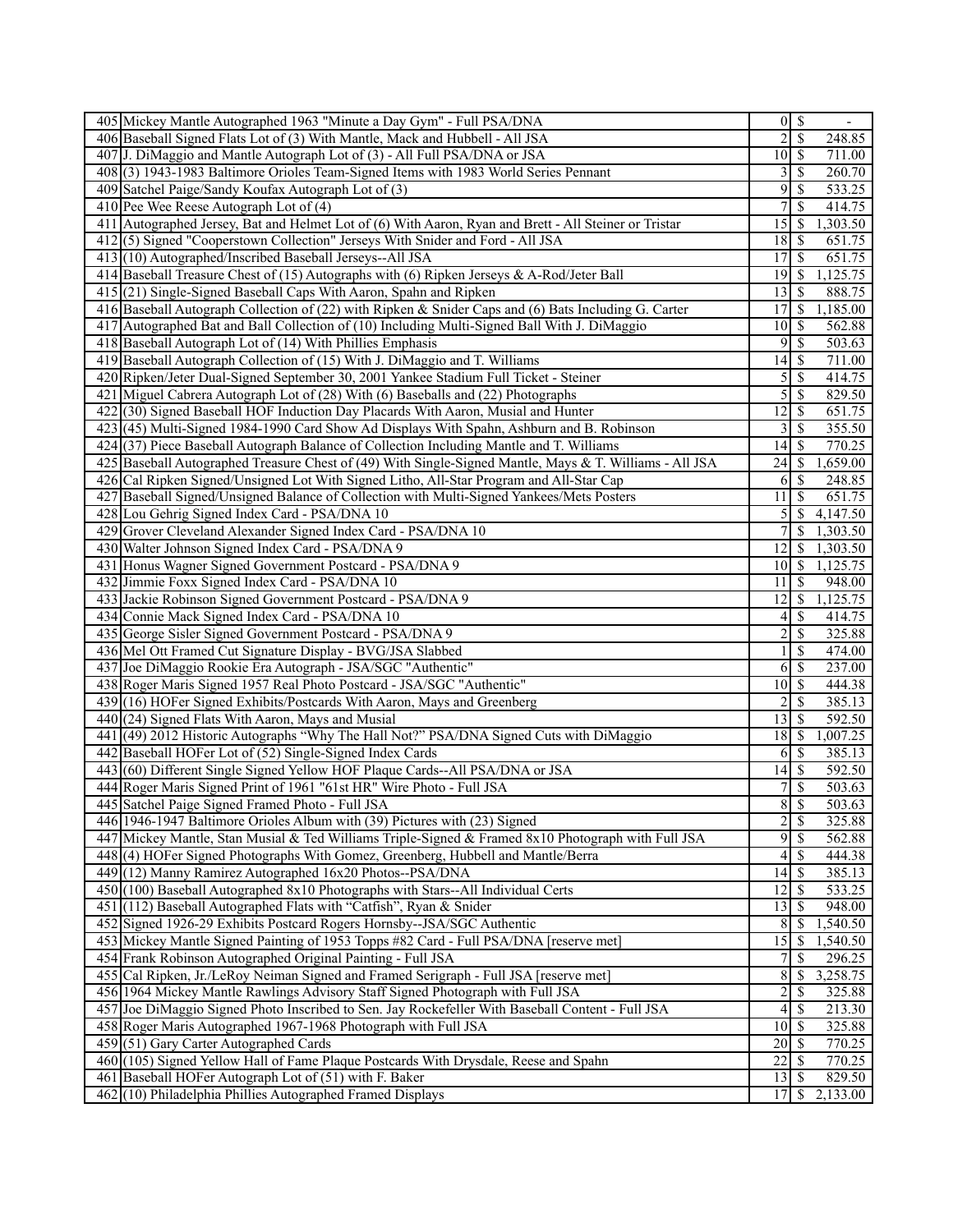| 463 Baseball Autographed Poster Lot of (14) with (2) Aaron--All JSA or Steiner Certified              | $8 \mid S$       | 355.50                                    |
|-------------------------------------------------------------------------------------------------------|------------------|-------------------------------------------|
| 464 Baltimore Orioles Display Lot of (8) With (4) Signed Items                                        | $\theta$         | $\mathcal{S}$                             |
| 465 Ted Williams Signed Bat with "The Kid" Inscription—Green Diamond & Full JSA                       | 17               | 1,066.50<br>-S                            |
| 466 1969 World Champion New York Mets Team-Signed Reunion Bat - Full JSA                              | 4                | 385.13<br>-S                              |
| 467(5) 500 Home Run Club Signed Bats With Aaron, Mays, Mathews - All JSA                              | 17               | $\mathcal{S}$<br>770.25                   |
| 468(6) Stan Musial Single-Signed Commemorative Baseball Bats - All JSA                                | 20               | 1,007.25<br>-S                            |
| 469 1995 New York Yankees Team-Signed Bat With Jeter (Rookie), Steinbrenner and Full JSA              | 8                | 948.00<br>-S                              |
| $470(5)$ 500 Home Run Club Single-Signed Bats with Ted Williams                                       | $\overline{15}$  | S<br>948.00                               |
| 471 (5) Multi-Signed "Cooperstown Bat Co." Bats With Cardinals and Tigers - All Full JSA              | 13               | \$<br>711.00                              |
| 472(6) Single-Signed Cooperstown Bat Co. Bats With Koufax and Banks - All JSA                         | 10               | -\$<br>948.00                             |
| 473 Single-Signed/Inscribed Hall of Fame Bat Lot of (11) - All JSA                                    | 14               | S<br>1,007.25                             |
| 474(11) HOF and Star Single-Signed Bats With Carter, Gwynn and Snider - All JSA                       | 15               | 770.25<br>\$                              |
| 475 Harmon Killebrew 1960 Signed Game-Used Bat - PSA/DNA GU 8                                         | 18               | 4,147.50<br>-S                            |
| 476 1959 Roy Sievers Signed Game-Issued All-Star Bat - Full PSA/DNA, JSA                              | $\overline{c}$   | -\$<br>651.75                             |
| 477 1969 Seattle Pilots Game-Worn Jacket - Only Season                                                | 11               | \$<br>1,777.50                            |
|                                                                                                       |                  |                                           |
| 478 Frank Robinson 1969-1971 Baltimore Orioles Game-Worn Jacket                                       | 8                | -\$<br>1,303.50                           |
| 479 Michael Jordan Original Game Used Glove Dipped in .925 Silver [reserve not met]                   | $\boldsymbol{0}$ | $\mathbb{S}$                              |
| 480 Shaquille O'Neal 1994-95 Twice-Signed Game-Worn Orlando Magic Road Jersey                         | 4                | 770.25<br>-\$                             |
| 481 Gil Coan 1948 Washington Senators Game-Worn Road Jersey - MEARS A7                                | 10               | -\$<br>1,659.00                           |
| 482 Ed Roebuck 1965 Philadelphia Phillies Game-Worn Road Jersey - MEARS A-10                          | 21               | 1,896.00<br>  \$                          |
| 483 1940s Era Fred Chapman Game-Worn Minor League Ensemble                                            | 5                | <sup>\$</sup><br>296.25                   |
| 484 Greg Maddux 2000 Signed Game-Worn Atlanta Braves Home Jersey                                      | 22               | 2,133.00<br>-S                            |
| 485(5) 1990s-2000s Game-Worn MLB Batting Practice Jerseys                                             | $\overline{c}$   | $\mathcal{S}$<br>189.60                   |
| 486 Jose Bautista Game-Used Fielder's Glove                                                           | 4                | \$<br>385.13                              |
| 487 Hanley Ramirez Late-2000s Signed Game-Used Lot With Jersey, Bat, Shoes and Batting Gloves         | 4                | \$<br>1,125.75                            |
| 488 1930 Joe Judge Factory Side-Written Bat - Full PSA/DNA                                            | $\boldsymbol{0}$ | $\overline{\mathcal{S}}$<br>ä,            |
| 489 Ed Yost 1955-1958 Game-Used Bat - Full PSA/DNA                                                    | $\boldsymbol{0}$ | $\mathcal{S}$<br>$\overline{\phantom{a}}$ |
| 490 1940s Montreal Royals Game-Worn Warm-Up Jacket                                                    | 13               | -\$<br>829.50                             |
| 491 1960s New York Mets Game-Worn Jacket                                                              | 10               | - \$<br>474.00                            |
| 492 1968-1969 Oakland A's Game-Worn Warm-Up Jacket                                                    |                  | $\mathcal{S}$<br>237.00                   |
| 493 1973-1979 Cleveland Indians Game-Worn Jacket                                                      | 6                | 385.13<br>\$                              |
| 494 (3) 1970s-1980s Los Angeles Dodgers Game-Worn Jackets - With Drysdale Autograph                   |                  | <sup>\$</sup><br>237.00                   |
| 495 (3) 1980s Cincinnati Reds Game-Worn Warm-Up Jackets                                               | 6                | $\mathcal{S}$<br>355.50                   |
| 496 Mike Mussina 1991 Game-Worn Rookie Year Baltimore Orioles Jacket                                  | 5                | \$<br>237.00                              |
| 497 Art Monk Early-1980s Game-Worn Washington Redskins Sideline Jacket                                | 11               | -\$<br>888.75                             |
| 498 Wayne Sevier 1986 Game-Worn Washington Redskins Coach's Jacket                                    | 7                | \$<br>296.25                              |
| 499 1950s-1960s Game-Worn Cap Lot of (4) With Phillies and Milwaukee Braves                           | 9                | 592.50<br>-\$                             |
| 500 Mike McCormick 1966-1967 Game-Worn Washington Senators Cap                                        | 3                | -\$<br>213.30                             |
| 501 San Francisco Giants 1960s-1980s Game-Worn Cap/Helmet Lot of (4)                                  |                  | \$<br>237.00                              |
| 502 1960s-1990s Houston Colt .45s/Astros Game-Worn Cap Lot of (4)                                     | 1                | \$<br>237.00                              |
| 503 1970s-2000s Milwaukee Brewers Game-Worn Cap Lot of (4)                                            | $\overline{0}$   | <sup>\$</sup><br>$\overline{\phantom{a}}$ |
| 504 (8) 1970s-2000s MLB Umpires Game-Worn Caps                                                        | $1 \mid$ \$      | 177.75                                    |
| 505 1974 Washington Ambassadors WFL Game-Used Helmet                                                  | 6                | $\overline{\mathcal{S}}$<br>651.75        |
| 506 LaVar Arrington 2001 Game-Worn Washington Redskins Jersey                                         | $10\vert S$      | $\overline{474.00}$                       |
| 507 1935 National Chicle Football Complete PSA Graded Set of (36) Cards-#28 on Registry [reserve met] | 17               | $\overline{5,332.50}$<br>$\mathcal{S}$    |
| 508 1951 Bowman Football Complete Set of (144/144)                                                    | 24               | 4,147.50<br>-S                            |
| 509 1952 Bowman Football Large Complete Set of (144) Cards                                            | 8                | -\$<br>3,555.00                           |
| 510 1965 Topps Football Complete Set (176/176) with SGC 70 Namath RC                                  | 21               | 2,844.00<br>-\$                           |
| 511 1972 Topps Football Complete Set (351/351) With (38) PSA Graded Including (24) Mint 9             | 20               | 5,925.00<br>-S                            |
| 512 1948 Bowman Football Complete Set (108/108)                                                       | 21               | 2,133.00<br>-S                            |
| 513 1951 Bowman Football Near Set of (140/144) Cards--Sharp                                           | 46               | - \$<br>7,702.50                          |
|                                                                                                       | 18               | 2,607.00                                  |
| 514 1952 Bowman Football Small Near Set of (140/144) Cards                                            |                  | -\$                                       |
| 515 1953-1955 Bowman Football Complete Set Run                                                        | 24               | 2,488.50<br>-\$                           |
| 516 1955 Topps Football All-American Complete Set of (100) Cards                                      | 15               | $\mathcal{S}$<br>1,896.00                 |
| 517 1956 Topps Football Near Master Set: (120/120) Base, Checklist & (4/5) Contest Cards              | 33               | \$<br>2,844.00                            |
| 518 1957 Topps Football Near Set (151/154) with All Keys Plus Unmarked Blony Checklist                | 21               | 2,488.50<br>-S                            |
| 519 1962 Post Cereal Football Complete Set of (200) Cards                                             | 18               | \$<br>2,133.00                            |
| 520 1964-1967 Philadelphia Gum Football Complete Series Run of (4) Sets                               | $22\,$           | \$<br>2,725.50                            |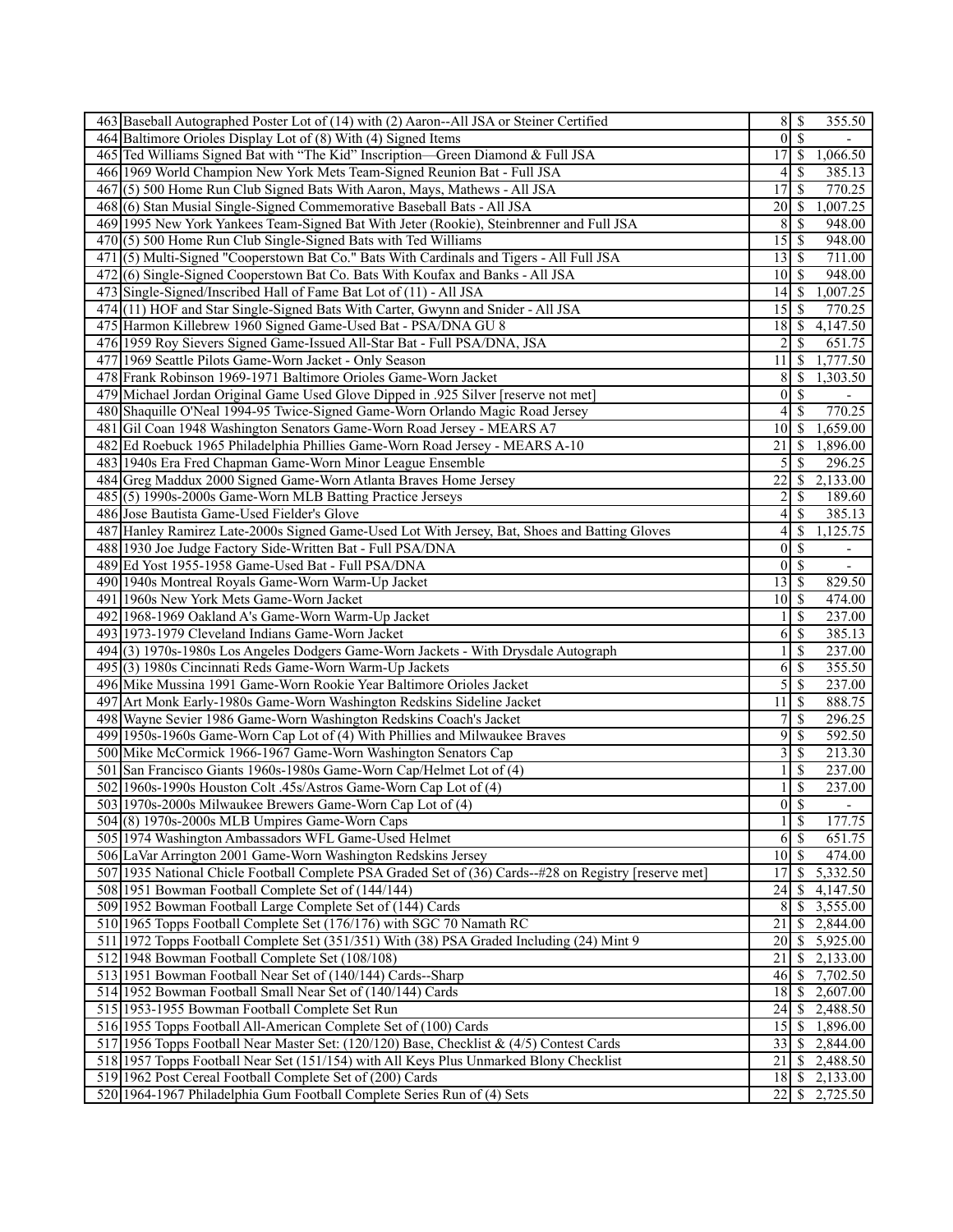| 521 1935-1955 National Chicle, Leaf & Bowman Football Shoebox Collection of (197) Cards with Many Stars                                        | $19$ $\sqrt{5}$      | 1,185.00                                  |
|------------------------------------------------------------------------------------------------------------------------------------------------|----------------------|-------------------------------------------|
| 522 (4700+) 1959-1978 Topps, Philadelphia Gum & Fleer Football Collection with Many Stars                                                      | 29                   | <sup>\$</sup><br>2,844.00                 |
| 523 1970-1983 Topps Football Collection of (5011) Cards with Montana Rookie                                                                    | $10\vert S$          | 711.00                                    |
| 524 1948 Bowman Football Complete Set of (108/108) Cards                                                                                       | 16 <sup> </sup>      | S<br>1,659.00                             |
| 525 1953 & 1954 Bowman Football Compete Sets                                                                                                   | 12                   | S<br>1,303.50                             |
| 526 1957 Topps Football Complete Set of (154/154) Cards                                                                                        | 17                   | S<br>1,896.00                             |
| 527 1958 Topps Football Complete Set of (132) Cards                                                                                            | 18                   | S<br>711.00                               |
| 528 1959 & 1960 Topps Football Complete Sets                                                                                                   | 11                   | <sup>\$</sup><br>711.00                   |
| 529 1960 & 1961 Topps Football Complete Sets                                                                                                   |                      | 1,066.50                                  |
| 530 1935 National Chicle Football #9 Knute Rockne SGC 40                                                                                       | 6                    | <sup>\$</sup><br>474.00                   |
| 531 1948-50 Safe-T-Card Sammy Baugh Rookie SGC 70--Only Graded                                                                                 | 17                   | \$<br>592.50                              |
| 532 1971 Kellogg's Football #15 Joe Greene Rookie PSA 10                                                                                       | 4 <sup>1</sup>       | S<br>154.05                               |
|                                                                                                                                                | 11                   | <sup>\$</sup><br>651.75                   |
| 533(2) 1894 N302 Mayo's Cut Plug Beale (SGC Authentic) & Poe (SGC 30)                                                                          |                      |                                           |
| 534 (17) 1950 & 1951 Bowman Football PSA Graded Cards with Baugh & Tittle--High-Grade                                                          | 24                   | 2,488.50<br>S                             |
| 535 1950 Bowman & 1951 Topps Magic Football Starter Sets with Stars                                                                            |                      | 829.50                                    |
| 536 1948-1952 Bowman Football Card Group of (153) with (3) PSA 4 Graded Including Gifford RC                                                   | 12                   | S<br>562.88                               |
| 537 (24) 1952 Bowman Large Football Cards with (8) Hall of Famers Including Gifford RC                                                         | 5                    | 414.75<br>S                               |
| 538 (2) 1957 Topps Football #88 Frank Gifford Proofs                                                                                           | 5                    | 284.40<br>S                               |
| 539 1959 & 1963 Topps Football Partial Sets with (7) PSA Graded                                                                                | $\frac{3}{ }$        | 385.13<br><sup>\$</sup>                   |
| 540 (8) 1933-1986 Football Hall of Fame Rookie Cards with Gifford, Namath & Thorpe                                                             | $20$   \$            | 1,185.00                                  |
| 541 1960 Topps Football Complete Set (132/132) Plus (2) 1954-1970 GAI Graded Packs with Stars Showing                                          | 11                   | <sup>\$</sup><br>770.25                   |
| 542 1960 Fleer Football Near (126/132) & 1961 Fleer Football Set (220/220)                                                                     | 12                   | \$<br>770.25                              |
| 543 1961 Topps Football Complete Set (198/198) with (4) PSA Graded                                                                             | 5                    | \$<br>414.75                              |
| 544 1963 Fleer Football Complete Set of (88) Cards                                                                                             | 21                   | 1,422.00<br>\$                            |
| 545 1963 & 1964 Topps Football Complete Sets                                                                                                   | 12                   | <sup>\$</sup><br>1,125.75                 |
| 546 1963 & 1964 Topps CFL Complete/Near Sets                                                                                                   | 15                   | 770.25<br>S                               |
| 547 1966 & 1967 Topps Football Complete Sets                                                                                                   | $34$ \ $\frac{1}{3}$ | 3,851.25                                  |
| 548 1967-1969 Topps Football Complete Set Run                                                                                                  | 15                   | <sup>\$</sup><br>948.00                   |
| 549(8) 1960-1971 Football Oddball Complete/Near Sets                                                                                           | 23                   | 1,422.00<br>S                             |
| 550(9) 1962-1972 Football Oddball/Insert Complete, Near and Partial Sets                                                                       | 27                   | S<br>1,303.50                             |
| 551 (3) 1970 Football Complete Sets with Topps, Topps Super & Kellogg's                                                                        | 24                   | 2,370.00<br>\$                            |
| 552 1970 & 1971 Topps Football Complete Sets                                                                                                   | 11                   | \$<br>711.00                              |
| 553 1971 Topps Football Complete Set of (263/263) Plus (450) Dupes Including Stars—(4) Bradshaw RC                                             | $19$ $\sigma$        | 651.75                                    |
| 554(6) 1973-1979 Topps Football Complete Sets with (3) 1976 Topps                                                                              | 29                   | \$<br>2,133.00                            |
| 555 1975-1979 Topps Football Complete Run of (5) Sets                                                                                          | 21                   | S<br>1,185.00                             |
| $556(10)$ 1976-1986 Topps Football Complete Sets                                                                                               | 21                   | S<br>1,185.00                             |
| 557 1948-1976 Football Card Treasure Chest of (8450+) with Unitas RC                                                                           | 17                   | \$<br>1,066.50                            |
| 558 1954-1969 Football Collection of (1900) Cards with Many Stars                                                                              | $13\overline{3}$     | 888.75                                    |
| 559 (5200+) 1969-1975 Topps Football Card Collection with (5) Staubach RC                                                                      | 17                   | \$<br>1,066.50                            |
| 560 1970-1985 Topps Football Card Collection of (8479) Cards                                                                                   | $10\sqrt{S}$         | 711.00                                    |
| 561 (37) 1957-Modern Johnny Unitas Collection with (2) Autographs & (16) Vintage Cards Including Rookie                                        | 6                    | $\mathbb{S}$<br>444.38                    |
| 562(19) 1984-1990 Topps USFL and Fleer/Score Update Football Sets                                                                              | 16                   | <sup>\$</sup><br>888.75                   |
| 563 1989 Score Football Factory Set Case--24 Count                                                                                             | 27                   | 2,488.50<br>S                             |
| 564(4) 2000 Tom Brady BGS 10 Pristine Graded Rookie Cards                                                                                      | $18$ $\sqrt{5}$      | 1,066.50                                  |
| 565 1957 Topps Football Cello Pack with Unitas RC (Front)/Blanda (Back)--PSA 7 [reserve not met]                                               | $\overline{0}$       | <sup>\$</sup><br>$\overline{\phantom{a}}$ |
| 566 1958 Topps Football Cello Pack with Jim Brown RC (Front)/Jack Christiansen (Back)--PSA 4 [reserve not me                                   | $\overline{0}$       | <sup>\$</sup><br>$\overline{\phantom{a}}$ |
| 567 1958 Topps Football Cello Pack with Unitas on Top--PSA 7                                                                                   | 9<br>$\overline{5}$  | \$<br>1,007.25                            |
| 568 1958 Topps Football Cello Pack with Jurgensen Rookie Visible--PSA 5                                                                        | $\overline{5}$       | \$<br>651.75                              |
| 569 1959 Topps Football Cello Pack with Jim Brown on Front--GAI 8.5                                                                            | $0\sqrt{S}$          | \$<br>770.25                              |
| 570 1966 Philadelphia Gum Football Cello Pack with Gale Sayers RC on Back--PSA 7 [reserve not met]<br>571 1975 Topps Football Unopened Wax Box | 18                   | <sup>\$</sup><br>1,659.00                 |
| 572 1976 Topps Football Cello Pack with Payton RC (Front)/H. Martin RC (Back)--PSA 7                                                           | 9                    | S<br>1,125.75                             |
| 573 1981 Topps Football Cello Pack with Montana RC on Front & Back--GAI 7                                                                      | 14                   | \$<br>1,066.50                            |
| 574 1981 Topps Football Cello Box & (4) Racks Plus Cello with Montana RC Front                                                                 | 21                   | \$<br>1,007.25                            |
| 575 (6) 1979-1984 Topps Football Cello Packs with Hall of Fame Rookies Showing—All PSA                                                         | 11                   | <sup>\$</sup><br>533.25                   |
| 576(3) 1978-1989 Topps & Score Football Unopened Boxes                                                                                         |                      | 1,125.75                                  |
| 577 1935 National Chicle Football Wax Wrapper--GAI 8.5                                                                                         |                      | S<br>237.00                               |
| 578(9) 1959-1977 Topps, Fleer & Philadelphia Gum Football Display Boxes                                                                        | $3\vert$             | S<br>414.75                               |
|                                                                                                                                                |                      |                                           |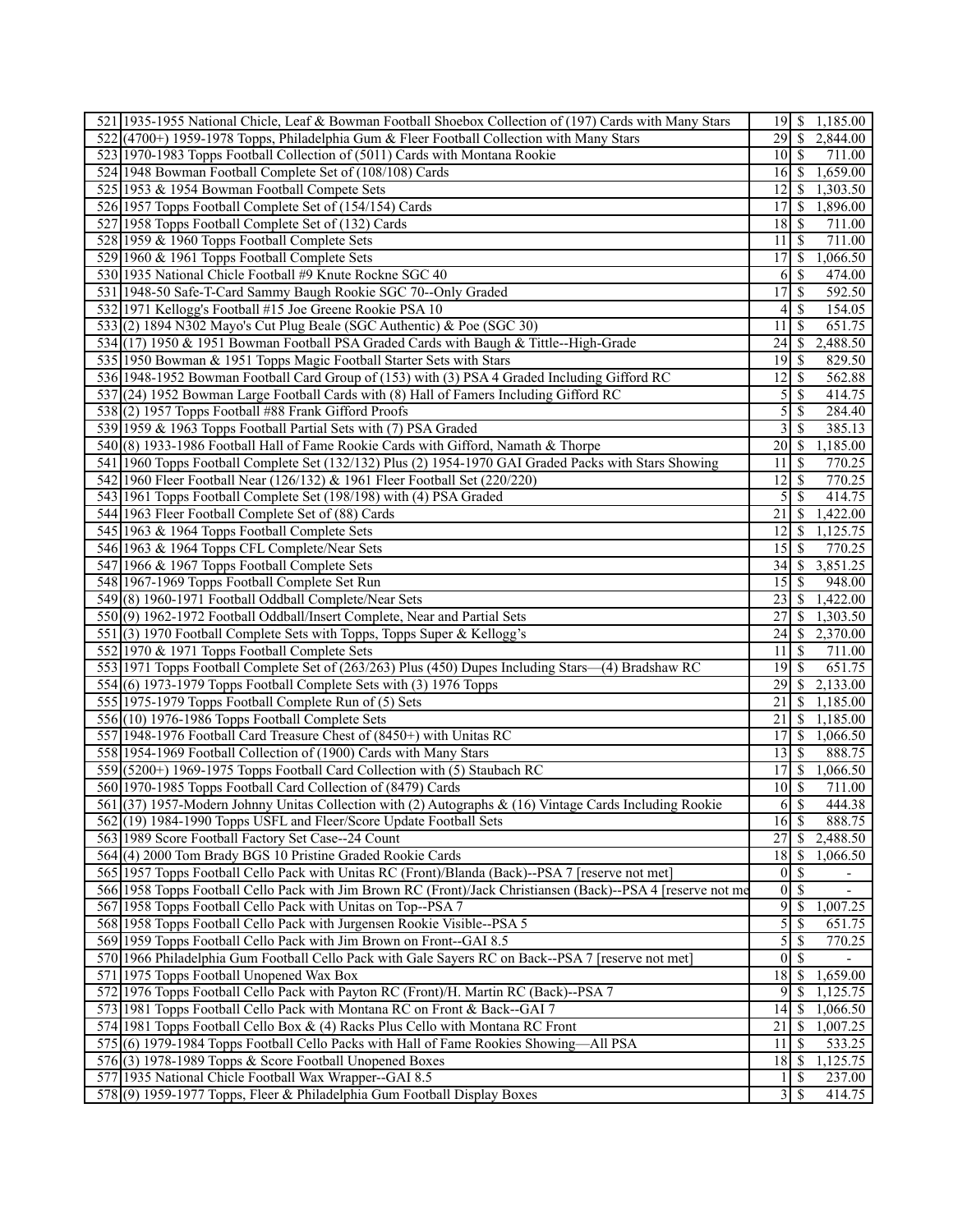| 579 1985 Topps Football Rack Case                                                                            |                            | 19 \$ 1,777.50                    |
|--------------------------------------------------------------------------------------------------------------|----------------------------|-----------------------------------|
| 580 1986 Topps Football Rack Case                                                                            | 20 L                       | \$<br>2,607.00                    |
| 581 1984-1987 Topps Football Unopened Wax Box Run                                                            | $13 \mid S$                | 1,066.50                          |
| 582 2005-2007 Upper Deck Exquisite Football Unopened Hobby Box Run                                           | 16 <sup> </sup>            | \$<br>1,303.50                    |
| 583 1977 Topps Football Full Wax Box of (36) Unopened Packs                                                  | 15 I                       | \$<br>1,066.50                    |
| 584 1979 & 1980 Topps Football Wax Boxes Plus (4) 1979 Topps Football Grocery Trays                          | 13                         | l \$<br>1,007.25                  |
| 585 New York Jets Super Bowl Reunion Helmet Signed by (26) With Namath and Maynard - Steiner                 | 11                         | <sup>\$</sup><br>474.00           |
| 586(3) Johnny Unitas Single-Signed Items with Mini-Helmet, Pennant & Stat Jersey                             | 20 \ \ \$                  | 1,777.50                          |
| 587(5) Single-Signed Superstar Collegiate Mini-Helmets With Brady and P. Manning - All JSA                   |                            | 592.50                            |
| 588 Washington Redskins Signed Mini-Helmet Lot of (12) With Jurgensen, Monk and Riggins                      | 7                          | \$<br>385.13                      |
| 589 Knute Rockne Signed Postcard With Full JSA                                                               | 15                         | \$<br>1,777.50                    |
| 590 (10) Johnny Unitas Autographed Flats with JSA Certs                                                      |                            | 651.75                            |
| 591 Jim Thorpe Autographed "Fabulous Redmen" 1st Edition Book--Full JSA                                      |                            | 8S<br>888.75                      |
| 592 Bronko Nagurski Signed Check (PSA/DNA) and Hall of Fame Replica Ring                                     | 4                          | \$<br>272.55                      |
| 593 1958 Cleveland Browns Program Signed by (14) Including J.Brown--Full JSA                                 | $\overline{2}$             | \$<br>189.60                      |
| 594 Vince Lombardi Signed 8x10 Photograph Plus (2) 1960s Redskins Items                                      | $\overline{8}$             | \$<br>503.63                      |
|                                                                                                              |                            | 414.75                            |
| 595 Vintage Autograph Book Signed by (30) 1960s Chicago Bears with Sayers, Piccolo & Butkus—Full JSA         | 8                          | \$                                |
| 596(3) Dual/Single-Signed Football 16x20 Photographs with Namath & Unitas                                    | 12                         | \$<br>503.63                      |
| 597 2005 Steelers and Colts Multi-Signed Helmets With Roethlisberger, Manning and Bettis - Both Full JSA     | 4 <sup>1</sup>             | <sup>\$</sup><br>385.13           |
| 598(3) Single-Signed Full-Size NCAA Helmets: Brady, P. Manning and Moss - All Full JSA                       | 15                         | \$<br>1,125.75                    |
| 599(3) Multi-Signed Full-Size Helmets With Favre/Starr and Butkus/Sayers - All JSA                           | 12                         | <sup>\$</sup><br>829.50           |
| 600(7) Single-Signed and Inscribed Full-Size Football Helmets With J. Brown, Tittle and Staubach             |                            | 1,422.00                          |
| 601 John Elway Signed Denver Broncos Jersey and Full-Size Helmet                                             | 13 <sup>1</sup>            | \$<br>503.63                      |
| 602 Dan Marino Signed Full-Size Dolphins Helmet and Pitt Jersey                                              |                            | 562.88                            |
| 603 2004 Super Bowl Champion New England Patriots Team-Signed Helmet With Brady, Bruschi and Full JSA        |                            | 1,066.50                          |
| 604 Peyton Manning Autograph Lot of (4) With (2) Footballs and (2) Full-Size Helmets - All Full JSA          | 11                         | 948.00<br><sup>\$</sup>           |
| 605 LaDainian Tomlinson Autograph Lot of (8) With Full-Size Helmet and (5) Footballs                         |                            | $9 \mid$ \$<br>651.75             |
| 606 Single-Signed Football and Helmet Lot of (6) With Namath, B. Sanders and P. Manning - All JSA            | 10                         | \$<br>1,303.50                    |
| 607 Football Autographed Display Lot of (11) With Montana, Flacco and Roethlisberger                         | 12                         | <sup>\$</sup><br>562.88           |
| 608 Cowboys and 49ers Multi-Signed Mini-Helmet Lot of (4) With Staubach and Montana - All JSA                | 6                          | \$<br>711.00                      |
| 609 Autographed Quarterback Mini-Helmet Lot of (10) With Montana, Marino and Unitas                          | 12                         | \$<br>770.25                      |
| 610 New England Patriots Single and Dual-Signed Lot of (11) With Moss, Welker and Bruschi - All JSA          | 17                         | $\overline{\mathbf{s}}$<br>829.50 |
| 611 (13) Single-Signed NFL Mini-Helmets With Namath, Favre and B. Sanders - All JSA                          | 11                         | <sup>\$</sup><br>770.25           |
| 612(14) Single-Signed NFL Mini-Helmets With Favre, E. Smith and Elway                                        | 12                         | \$<br>651.75                      |
| 613(17) Signed Collegiate Mini-Helmets With Montana, Dorsett and Hornung                                     | 24                         | \$<br>1,125.75                    |
| 614 Autographed Mini-Helmet Lot of (20) With L. Taylor and 1972 Dolphins                                     | 8                          | S<br>355.50                       |
| 615(21) Autographed Football Mini-Helmets With B. Jackson and Multi-Signed Cowboys and Steelers              | 15                         | \$<br>651.75                      |
| 616 (22) Signed Mini-Helmets With Campbell, (2) Sayers and Multi-Signed Baltimore Colts                      | 9                          | l \$<br>711.00                    |
| 617 HOFer Signed Mini-Helmet Lot of (28) With Hornung, Sayers and J. Rice                                    | 11                         | <sup>\$</sup><br>1,422.00         |
| 618 1911 Spalding "Rugby Football" in Original Box With Mouth Piece and Instructions                         | 10 <sup>1</sup>            | \$<br>414.75                      |
| 619 1947-1949 Baltimore Colts AAFC Pennant - Extremely Rare!                                                 | 6                          | \$<br>355.50                      |
| 620(5) 1940s AAFC and NFL Rare Pennants With Boston Yankees                                                  | $16$ $\overline{\text{S}}$ | 592.50                            |
| 621 1950s-1980s NFL Pennant Lot of (31) With Rare Super Bowl III Jets Pennant                                | $15\overline{\smash{)}\,}$ | 503.63                            |
| 622 Wayne Millner Original Pro Football Hall of Fame Display                                                 | $10$ $\sqrt{5}$            | 592.50                            |
| 623(3) 1960-1977 Football Board Games with Unitas & (2) 1970s Baltimore Colts Team-Signed Footballs          | $\overline{c}$             | 260.70<br>S                       |
|                                                                                                              | 18                         | 2,251.50                          |
| 624 1961-1962 Fleer Basketball Complete Set of (66) Cards                                                    |                            | S                                 |
| 625 1969-70 & 1970-71 Topps Basketball Complete Sets Plus 1969-70 Rulers Insert Set                          | 32                         | S<br>3,851.25                     |
| 626 (14) 1948-1982 Topps, Fleer & Bowman Basketball Complete/Near/Starters Sets--Loaded                      | 25                         | \$10,665.00                       |
| 627 1986-87 Fleer Basketball Wax Pack with Jordan RC (Front)/Jordan RC Sticker (Back)--PSA 7 [reserve not me | 0                          | \$                                |
| 628 1957-58 Topps Basketball Partial Set of (57/80) with (23) Dupes Including (2) Cousy & Russell RCs        | 17S                        | 1,777.50                          |
| 629 1969-1988 Topps & Fleer Basketball Card Collection of (2929) with Stars                                  | 15 <sup>1</sup>            | <sup>\$</sup><br>651.75           |
| 630 (491) 1984-1990s Michael Jordan Singles Collection with 1984-85 Star & 1986-87 Fleer Rookie              | $16$ $\sqrt{5}$            | 1,066.50                          |
| 631 (5) 1955 Ashland Oil College Basketball Singles with Diddle                                              | $4\vert$                   | <sup>\$</sup><br>213.30           |
| 632(3) 1959-60 Busch Bavarian St. Louis Hawks with Lovellette                                                |                            | <sup>\$</sup><br>177.75           |
| 633 1971-1974 Topps Basketball Complete Run of (3) Sets                                                      |                            | 948.00                            |
| 634 1976-1982 Topps Basketball Complete Run of (5) Sets                                                      |                            | 829.50                            |
| 635 1980-81 Topps Basketball Unopened Wax Box of (36) Packs                                                  | 18                         | S<br>2,014.50                     |
| 636 1987-1990 Fleer Basketball Hoard with (55) Sets Plus (2) 1989-90 Fleer Rack Cases                        | 14                         | S<br>1,540.50                     |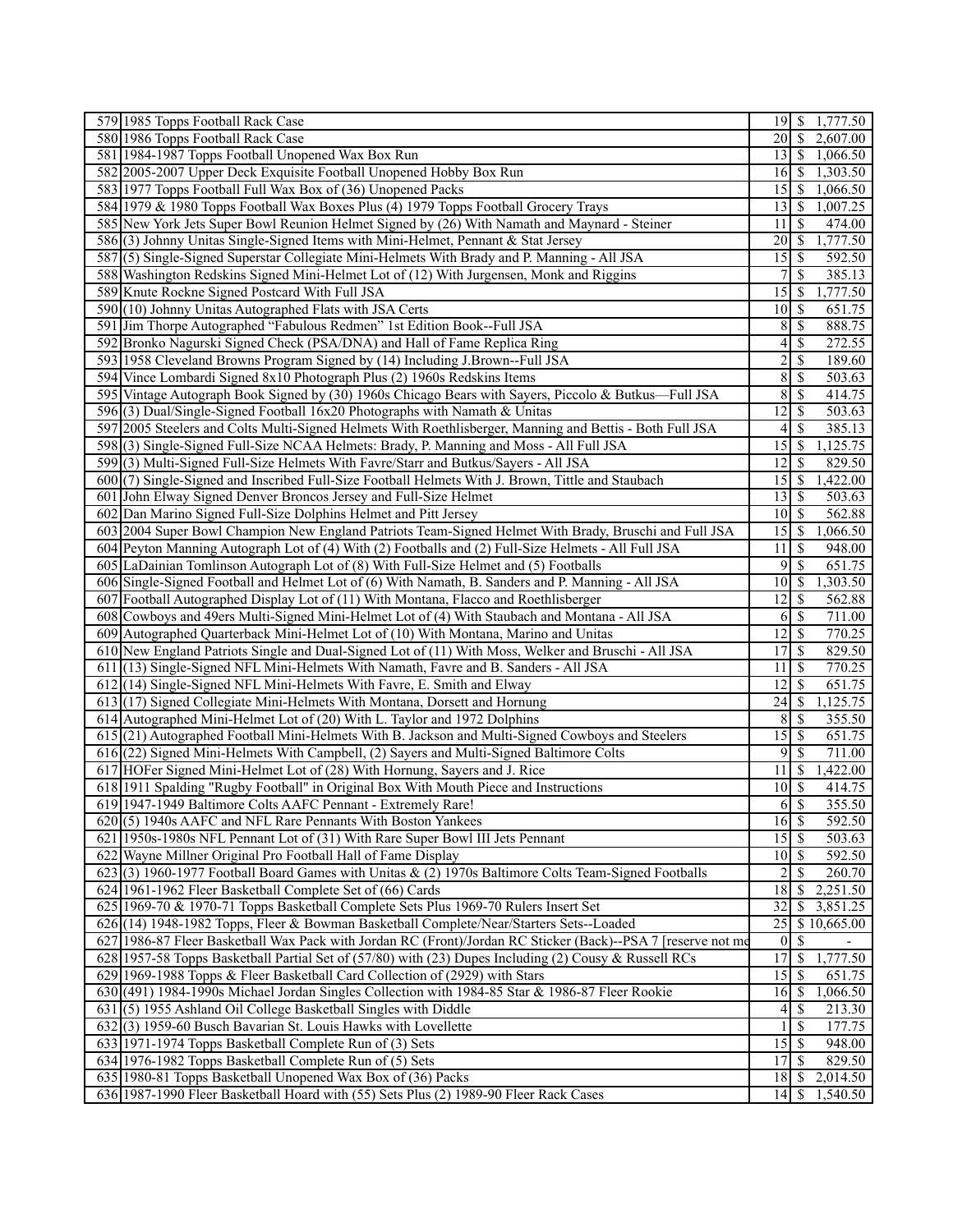| 637 2004-05 & 2005-06 Upper Deck Exquisite Basketball Hobby Boxes                                                                                                         | 2,607.00                                                             |
|---------------------------------------------------------------------------------------------------------------------------------------------------------------------------|----------------------------------------------------------------------|
| 638 1957-58 Topps Basketball #77 Bill Russell Rookie SGC 70                                                                                                               | $\mathcal{S}$<br>1,303.50<br>14                                      |
| 639 1915 "The Incorporators" Original Colored Basketball Broadside                                                                                                        | 355.50<br>$12 \mid S$                                                |
| 640 Kobe Bryant Autographed 1957 Minneapolis Lakers LE Throwback Jersey - UDA                                                                                             | 9<br>\$<br>444.38                                                    |
| 641 Indiana Hoosiers NCAA Champs Autographed 1975-76 Scorecard & 1980-81 Yearbook--Full JSA                                                                               | 5<br>444.38<br>\$                                                    |
| 642 Len Bias Framed and Matted Cut Signature-Full JSA                                                                                                                     | 13<br>355.50<br>  S                                                  |
| 643 Bill Russell Lot of (3) Autographed Items With Jersey, Ball and Photograph                                                                                            | <sup>\$</sup><br>474.00                                              |
| 644 "Phi Slamma Jamma" Univ. of Houston/Houston Rockets Autographed Lot of (6)                                                                                            | 474.00<br>$\mathcal{S}$<br>10                                        |
| 645 Michael Jordan LE Autographed 1999 "Retirement" Basketball - UDA and Full JSA                                                                                         | $14 \mid$ \$<br>770.25                                               |
| 646 Signed Full-Size Basketball Lot of (2) With Jordan and Bird/Johnson - Both Full JSA                                                                                   | 11<br>\$<br>1,007.25                                                 |
| 647(4) Autographed Basketball Jerseys With Nowitzki, Wade, Paul and T. Evans                                                                                              | $\mathbf{0}$<br>$\mathbb{S}$                                         |
| 648(5) Magic Johnson Autographed Items with Dual-Signed Bird/Magic                                                                                                        | $\overline{1}0$ \$<br>562.88                                         |
| 649 UCLA Lot of (5) With (4) John Wooden Autographs and Alcindor Freshman Year Media Guide                                                                                | $\overline{\mathcal{S}}$<br>3<br>414.75                              |
| 650 1939-40 V301-1 O-Pee-Chee Hockey Set Plus (22) 1940-41 V301-2                                                                                                         | 1,540.50<br>10<br>-S                                                 |
| 651 1957-58 & 1963-64 Topps Hockey High-Grade Starter Sets with (10) SGC Graded                                                                                           | 26<br>-S<br>2,844.00                                                 |
| 652 1969-1974 Topps Hockey Complete Run of (6) Sets                                                                                                                       | 9<br>888.75<br>-S                                                    |
| 653 (21) 1975-1989 Topps & O-Pee-Chee Hockey Complete/Near Sets                                                                                                           | 18<br>-\$<br>1,185.00                                                |
| 654 (2) 1979-80 Topps Hockey Complete Sets with PSA 8 Gretzky Rookies                                                                                                     | 19<br>l S<br>1,540.50                                                |
| 655 (13) 1979-1987 Topps Hockey Sets Plus (29) Superstars with (7) Gretzky RC & (16) Yzerman RC                                                                           | 21<br>\$<br>1,777.50                                                 |
| 656 1984-85 OPC Hockey Signed Near Set of (350/396) Plus 1985-86 Topps Hockey Stickers Near Set (11/12)                                                                   | 21<br>$\mathbf{\$}$<br>$\overline{2,01}4.50$                         |
| 657 Herb Brooks Autographed Lot of (2) with 1980 Olympics Flag and Puck--Full JSA                                                                                         | S<br>503.63<br>13                                                    |
| 658 Herb Brooks Balance of Collection with (5) Autographs--Full JSA                                                                                                       | $\vert$ \$<br>503.63<br>10                                           |
| 659 1980 Winter Olympics Lot of (5) with (3) Herb Brooks Autographs--Full JSA                                                                                             | $\mathcal{S}$<br>355.50<br>6                                         |
| 660 NHL "Original 6" Signed Framed Display and "Miracle on Ice" Jersey Signed by (20)                                                                                     | 17<br>$\mathbb{S}$<br>711.00                                         |
| 661 (15) Signed Hockey Statue Displays With (2) Gretzky, Howe and Bo. Hull                                                                                                | 12<br>$\mathcal{S}$<br>829.50                                        |
| 662 Hockey Signed/Unsigned Treasure Chest With Masks Signed by Parent, Roy and Craig                                                                                      | 770.25<br>13<br>-\$                                                  |
| 663 (16) 1911-1947 English Tobacco Boxing Card Complete/Near Sets                                                                                                         | \$<br>2,488.50<br>17                                                 |
| 664 1951 Topps Ringside Boxing Complete Low Number #1-48 Set Plus (70) Duplicates                                                                                         | 33<br>3,851.25<br>S                                                  |
| 665 1936 Joe Louis vs. Max Schmeling Framed Original Poster                                                                                                               | 3<br><sup>\$</sup><br>355.50                                         |
| 666 Jess Willard 1949 Framed Autograph - Full JSA                                                                                                                         | <sup>\$</sup><br>296.25                                              |
| 667 Joe Louis/Max Schmeling Dual-Signed 1973 LE Lithograph - Full JSA                                                                                                     | 1,896.00<br>12<br>-S                                                 |
| 668(2) Muhammad Ali Single-Signed Boxing Gloves - Full JSA                                                                                                                | 19<br>  \$<br>1,422.00                                               |
| 669 Boxing Autograph Lot of (4) With Ali, (2) Holyfield and 1986 Tyson Broadside - All JSA                                                                                | <sup>\$</sup><br>1,303.50<br>17                                      |
| 670 1984 Boxing Greats Program Signed by (7) With Ali, Frazier, Bill Gallo and Full PSA/DNA                                                                               | 8<br>\$<br>444.38                                                    |
| 671 1890 N310 Mayo's Cut Plug John L. Sullivan SGC 30                                                                                                                     | $\mathcal{S}$<br>296.25                                              |
|                                                                                                                                                                           | 13<br>$\mathcal{S}$                                                  |
| 672 September 23, 1952 Marciano vs. Walcott Ticket Stub - First Marciano Title Bout                                                                                       | 385.13                                                               |
| 673 Rocky Marciano Vintage Cut Signature - Full JSA                                                                                                                       | $\overline{c}$<br>$\mathcal{S}$<br>325.88<br>$\overline{\mathbf{3}}$ |
| 674 1938 Kentucky Derby PSA 2 Ticket Stub (Highest Graded) and Program                                                                                                    | -\$<br>201.45                                                        |
| 675 1940 Kentucky Derby PSA 8 Full Ticket (Highest Graded) and Race Program                                                                                               | 9<br>$\mathbf{\$}$<br>711.00                                         |
| 676 (100) Eddie Arcaro Signed Personal Checks                                                                                                                             | 8<br>770.25<br>\$                                                    |
| 677 (15) Multi-Sport Autographed 1st Day Covers with (3) Gerald Ford, Mikan, Robertson                                                                                    | 8S<br>355.50                                                         |
| 678 Multi-Sport Advertisement Lot of (22) with Ruth, Gehrig & Mantle                                                                                                      | $8 \mid S$<br>296.25                                                 |
| 679 Ben Hogan Framed Autograph Display with Check & Golf Ball-Full JSA                                                                                                    | $14\overline{3}$<br>$\overline{562.88}$                              |
| 680 2011 U.S. Open Congressional CC Multi-Signed Framed Golf Print with (31) Signatures--Full JSA                                                                         | $17$ $\sqrt{5}$<br>503.63                                            |
| 681 1978 Topps Baseball & Football Unopened Wax Boxes                                                                                                                     | \$<br>2,370.00<br>17                                                 |
| 682 Dale Earnhardt Jr. 2008 Coke Zero 400 Race-Worn Suit                                                                                                                  | 8<br>1,540.50<br>S                                                   |
| 683 Dale Earnhardt, Jr. 2008 Coke Zero 400 Race-Worn Helmet                                                                                                               | 9<br>-S<br>1,896.00                                                  |
| 684 Dale Earnhardt, Jr. Signed LE (4/7) "National Guard" Fender Guitar - Full JSA                                                                                         | $\mathfrak{S}$<br>$\mathcal{S}$<br>1,303.50                          |
| 685 Bobby Jones 1952 Typewritten Signed Letter - Full PSA/DNA                                                                                                             | $8\,$<br>$\mathcal{S}$<br>711.00                                     |
| 686 Autographed Golf Collection of (23) with Nicklaus, Palmer & 2009 Masters Multi-Signed Flag                                                                            | 11<br>711.00<br>-\$                                                  |
| 687 Golf Autograph Lot of (99) with Framed Palmer, Hogan Check and (97) Certified Cards Including Woods                                                                   | \$<br>7<br>474.00                                                    |
|                                                                                                                                                                           |                                                                      |
| 688 Golf Autograph Hoard of (113) Flats with Nicklaus, Stewart & Mickelson                                                                                                | 8<br>\$<br>770.25                                                    |
| 689 1924 V122 Willard's Chocolates Sports Champions Near Set of (51/56) SGC Graded with SGC 80 Cobb                                                                       | 21<br>2,370.00<br>\$                                                 |
| 690 1948-50 Safe-T Card Near Set of (65/68) with Previously Unknown McGowan                                                                                               | 22<br>7,702.50<br>\$                                                 |
| 691 1956 Topps Hocus Focus Partial Set (65/96) with J. Robinson & T. Williams                                                                                             | 17<br>1,540.50<br>S                                                  |
| 692 1962-1963 Topps Baseball & Football Shoebox Collection of (594) Cards with Mantle and Unitas                                                                          | 1,303.50<br>$14$ $\sqrt{5}$                                          |
| 693 1909-1963 Baseball & Football Shoebox Collection of (979) Cards with Koufax & Mays<br>694 1909-1978 Baseball & Hockey Card Collection with Mantle, Rose RC & C. Young | 20<br>1,540.50<br>-S<br>$20$   \$<br>1,303.50                        |